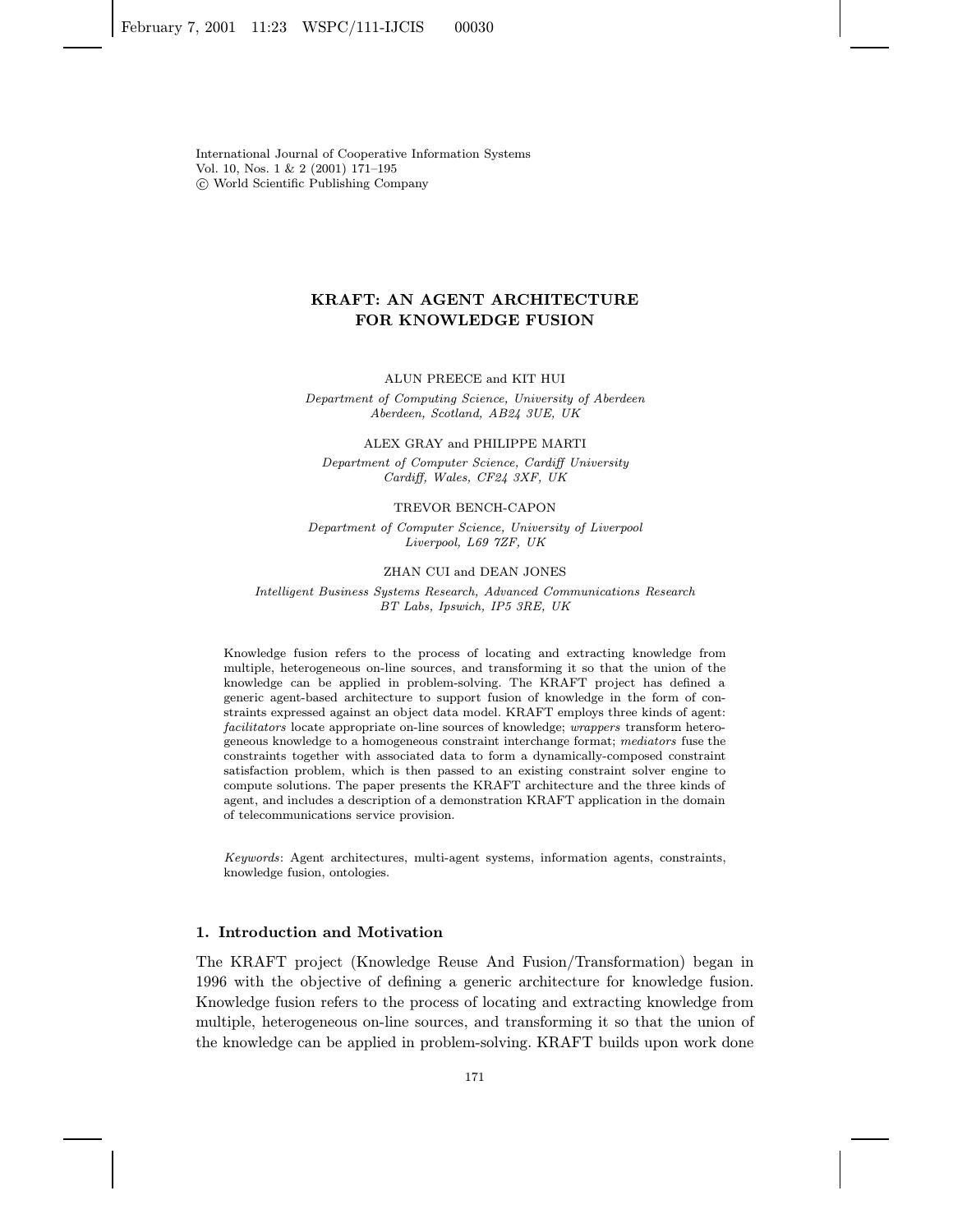in the early 1990s on knowledge sharing and reuse, most notably the results of the Knowledge Sharing Effort (KSE) project.<sup>1</sup>

Although it did result in a number of practical applications,  $2,3$  the early work on knowledge sharing and reuse has not had the expected impact in the construction of large-scale, open, distributed knowledge systems. One possible explanation for this is that, until recently, the demand for the technology in terms of appropriate application domains has been limited. However, this is changing with the rapidlygrowing demand for systems that support the exchange and processing of rich information in areas such as electronic commerce<sup>4</sup> and knowledge management.<sup>5</sup> Another explanation for the limited take-up of the results of the KSE work is the complexity of the KSE's Knowledge Interchange Format (KIF), resulting in a significant effort to publish and process knowledge in KIF.

The KRAFT project aims to ease the development of knowledge fusion systems by restricting the form of knowledge to constraints expressed against an object data model.<sup>6</sup>,<sup>7</sup> The KRAFT architecture supports the following:

- locating appropriate on-line sources of knowledge;
- transforming heterogeneous knowledge to a homogeneous constraint interchange format;
- fusing the constraints with associated data to form a dynamically-composed constraint satisfaction problem (CSP);
- harnessing existing constraint solver engines to compute CSP solutions.

These features — heterogeneous on-line sources, an open, dynamic environment, legacy processing engines — led to the choice of an agent architecture as the basic model for KRAFT:

- facilitator agents support the description and location of on-line sources;
- sources are wrapped by agent software to transform local knowledge to and from the interchange format;
- *mediator* agents support the querying of sources, and fusion of knowledge from the sources;
- legacy solver engines are provided with agent wrappers as front-ends to their services.

This paper describes the KRAFT architecture with emphasis on its agent-based model. Before presenting an overview of the architecture in Sec. 3, motivating applications will be discussed in Sec. 2. Sections 4–6 examine the main types of agent in KRAFT. Section 7 describes a KRAFT application in the domain of telecommunications service provision. Section 8 surveys related work, and Sec. 9 concludes.

## 2. Motivating Applications

The KRAFT architecture was conceived to support configuration design applications involving multiple component vendors with heterogeneous knowledge and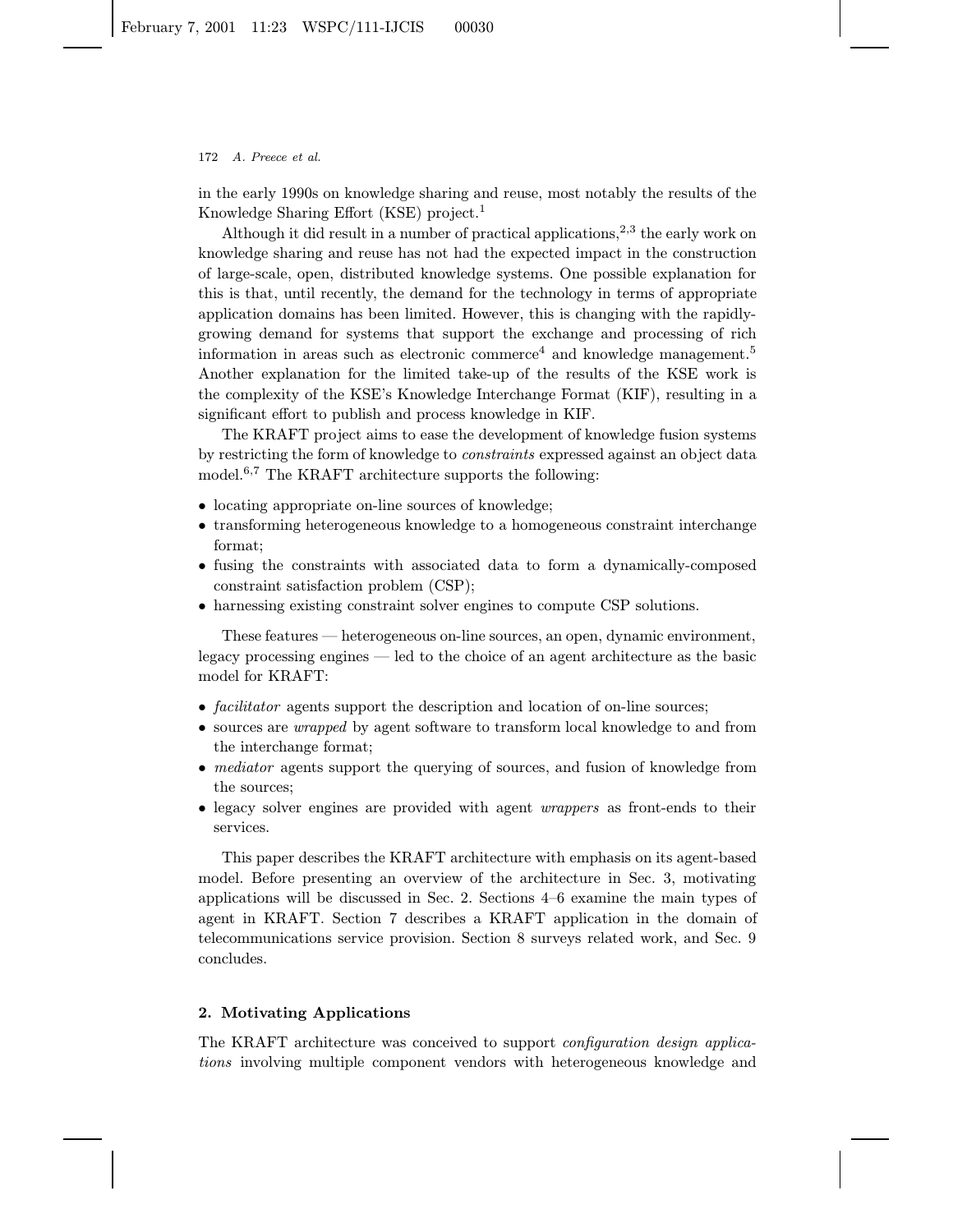data models. This kind of application is very general, covering not only the obvious manufacturing-type applications (for example, configuration of personal computers or telecommunications network equipment) but also service-type applications such as travel planning (for example, composing package holidays or business trips involving flights, ground travel connections, and hotels).

Configuration design problems are commonly tackled as constraint satisfaction problems.<sup>8</sup> Where components in the design will come from a number of different vendors, the domains of many of the variables in the CSP are entities stored in each vendor's local product catalogue database. Many of the constraints in the CSP will be on these entity types, defining how the components can be used in configured designs. Some constraints will refer to related instances of other entity types, whose values must be extracted from some other vendor's database and checked for compatibility. KRAFT provides mechanisms by which local database contents can be advertised on the network, so that constraints can be selected and fused together by specialized mediator agents, and passed to a constraint solver. The solver then has to find variable instantiations to satisfy the constraints.

Component suppliers make their catalogue databases available on the network. Locally to each supplier, the databases will have different semantics and assumptions. In printed catalogues, these assumptions often appear as asterisked footnotes or "small print". For example, the product catalogue for (fictitious) disk drive vendor, Storage Inc, may have the following "small print" associated with each of its range of Zip disk drives: this Zip disk drive requires a PC with a USB-type port. This kind of small print can readily be expressed as constraints in a database catalogue. For example:

forall z in zip\_drives:

port\_types(connected\_pc(z)) must include "USB";

This constraint would be stored in Storage Inc's catalogue database, but note that it refers to a property of the PC (port types) to which the drive would be connected in a configured PC system (stored as the connected pc attribute of the Zip disk drive z).

The locally-stored constraints will typically be expressed against a local data model for the product catalogue. In order to fuse together constraints from multiple heterogeneous product catalogues, it is necessary to translate the constraints to a common constraint interchange format, expressed in the terms of a shared ontology as is commonly done in knowledge-sharing systems.<sup>1</sup> The following constraint shows the above small print Zip disk constraint translated from Storage Inc's local constraint language to the KRAFT Constraint Interchange Format (CIF) language, expressed in the terms of a shared ontology for PC system configuration:

```
constrain
    each d in disk_drive
        such that name(vendor(d)) = "Storage Inc"
        and type(d) = "Zip"at least 1 p in ports(host_pc(d))
to have type(p) = "USB";
```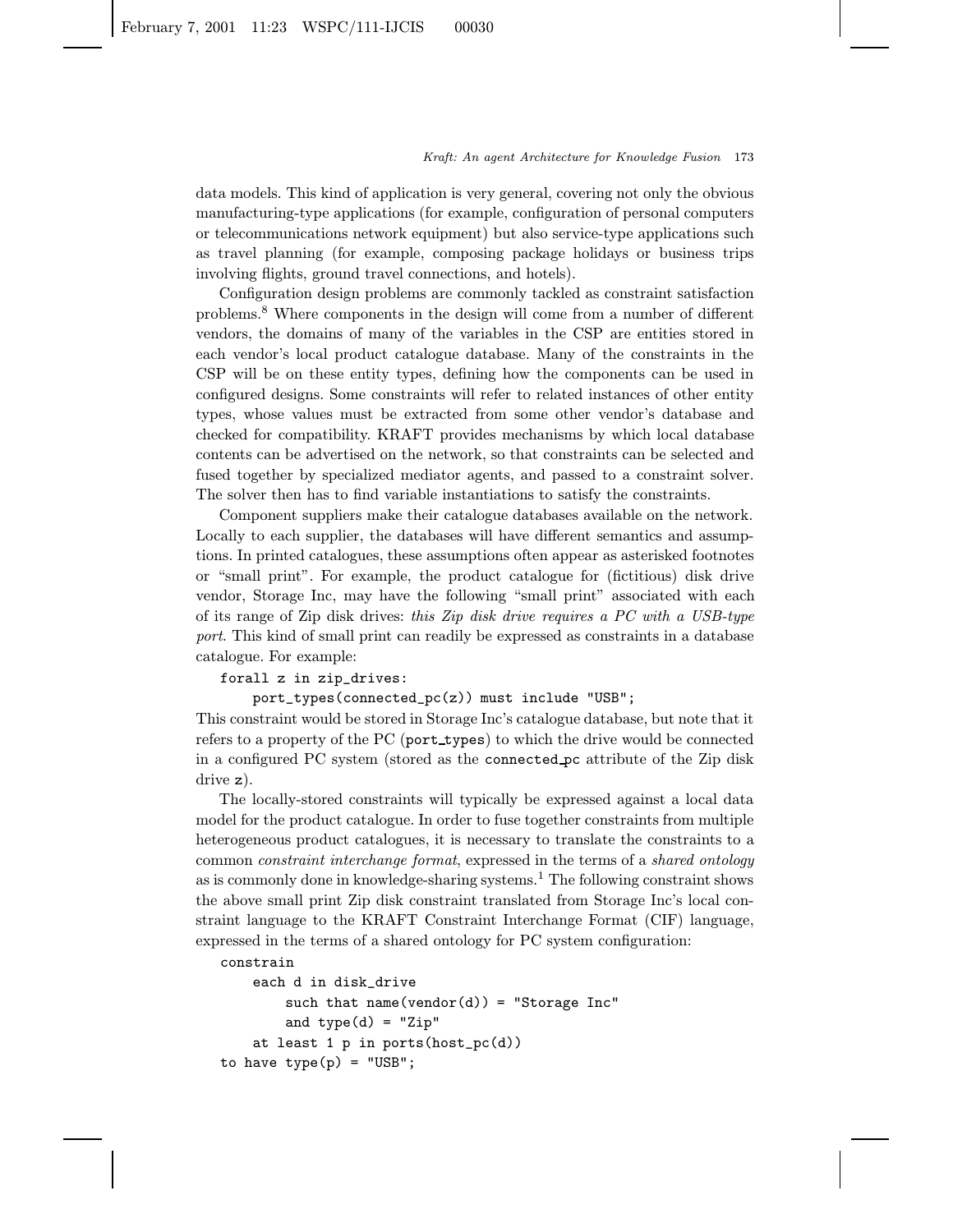#### 174 A. Preece et al.

KRAFT CIF is based on the CoLan language used to express semantics in the object database P/FDM.<sup>9</sup> The terminology used in this transformed constraint (for example, the concept disk drive, meaning all disk drive components, the attributes of this concept, vendor and type) must be defined in the shared ontology for the PC design domain. Some of the transformations needed here were:

- Addition of contextual information. In the local Storage Inc database, all constraints implicitly refer to this vendor's products; in the shared ontology, the name of the vendor of the component must be stated explicitly.
- Mapping classes to attribute values. In the local Storage Inc database, the type Zip disk is represented by the class zip\_drives; in the shared ontology, "Zip" is the value of the attribute type of elements in the class disk drive.
- Coping with varying granularities of description. In the local Storage Inc database, the connected PC is modelled in less detail, with the types of ports being stored in the attribute port\_types of the connected pc entity; in the shared ontology, the connected PC of the disk drive (attribute renamed to host pc) is modelled in more detail, with individual ports as entities in their own right, and type as an attribute of the port entity.

Note that, to allow data instances to be represented, the shared ontology must be formalized at a level of detail which allows a schema to be extracted. For example, the ontology defines the concept disk drive as a sub-concept of storage device, which is in turn a sub-concept of hardware device. It also defines disk drive as having a type attribute, the value of which is represented as a string data structure. This information can be used as a schema to permit instances of disk drive to be represented, stored, manipulated, and transmitted across the network.

Constraint transformations are implemented within the wrapper agent for each individual vendor, as part of the setting-up needed for the vendor to join the



Fig. 1. Fusion of constraints from multiple sources.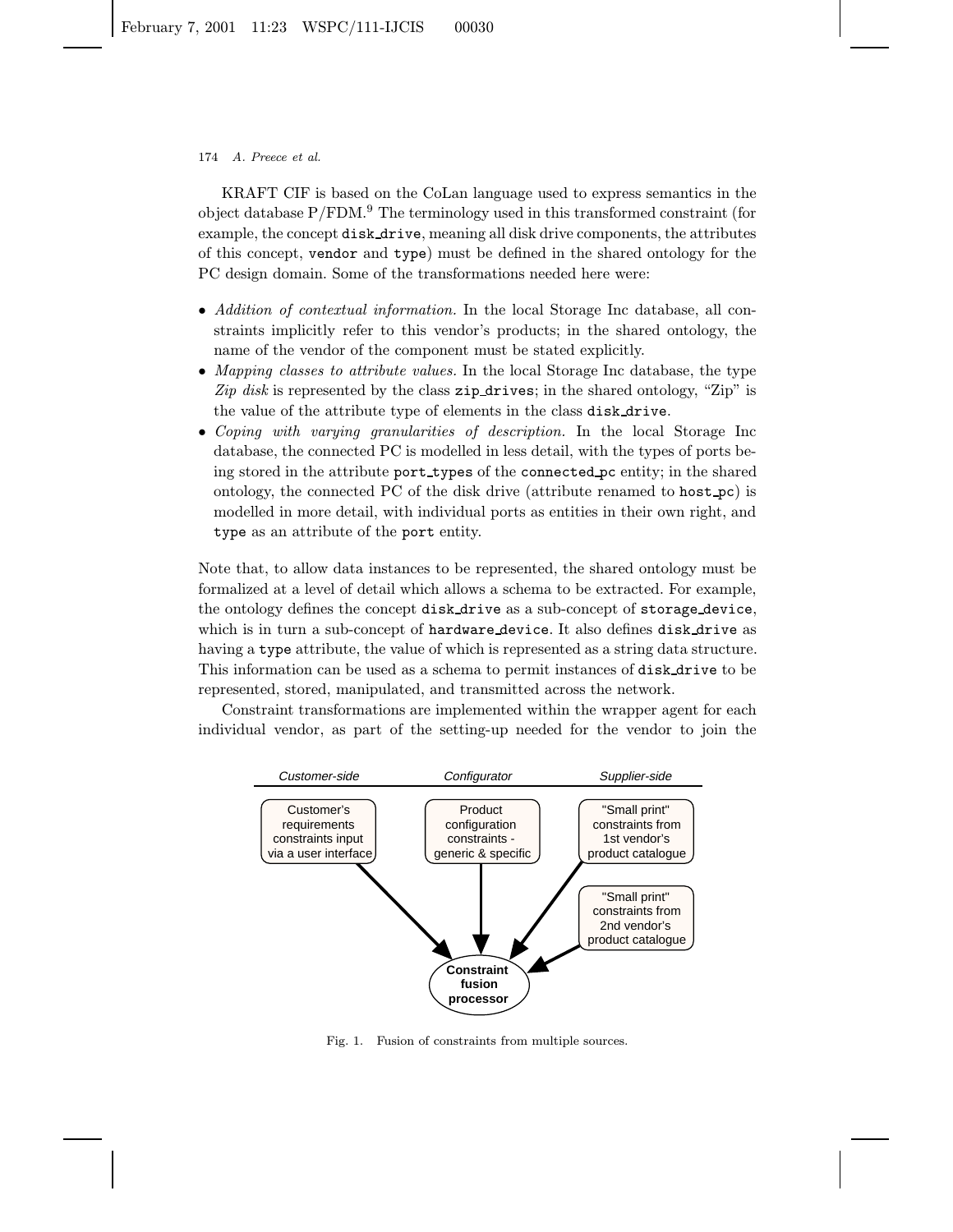KRAFT network. Once transformed, the small print constraints can be fused together with other constraints from various sources, as shown in Fig. 1.

In a typical configuration design application, some constraints will be provided by the customer; others will come from the vendors as discussed above; there will also be constraints coming from the service-provider who will act as the configurator of the product or service provided by the application. Typically, the configurator service-provider will be a value-adding reseller from the point-of-view of the component vendors. Note that there may be multiple configurators, each providing a different product or service; also, the design process may have additional stages, where one reseller sells to another reseller, each adding their own constraints to the final product or service. Details of how the constraint fusion process operates within the KRAFT architecture are given in Sec. 6.

## 3. The KRAFT Agent Architecture

All knowledge processing components in the KRAFT architecture are realized as software agents. External services (including legacy databases, constrant solving engines, and user interfaces) are "wrapped" with agent software to make them appear as agents to a KRAFT network. The perceived benefits of agent architectures as applicable to KRAFT are:

- Openness. Agent architectures are inherently open: agents can freely join a network, advertise their capabilities to one another, and dynamically form alliances for knowledge exchange and problem-solving.
- Knowledge-level communication. Agents communicate using knowledge-level protocols: these protocols accommodate knowledge representation languages as their content, and high-level conversational transactions define their sequencing.

The KRAFT architecture is designed to be consistent with emerging agent standards, notably the de facto KQML standard<sup>10</sup> and the de jure FIPA standard.<sup>11</sup>

An overview of the generic KRAFT architecture is shown in Fig. 2. KRAFT agents are shown as ovals. There are three kinds of these: wrappers, mediators, and facilitators. All of these are in some way knowledge-processing entities. External services are shown as boxes. There are three kinds of these: user agents, resources (typically databases or knowledge bases), and solvers. All of these external services are producers and consumers of knowledge: users supply their requirements to the network in the form of constraints via a user agent service, and receive results in the same way. Resources store, and can be queried for, knowledge and data. Solvers accept CSPs and return the results of the solving process.

## 3.1. KRAFT agent types

Wrappers. Wrappers are agents that act as proxies for external resources. These are often legacy systems, so one task of a wrapper is to provide a bridge between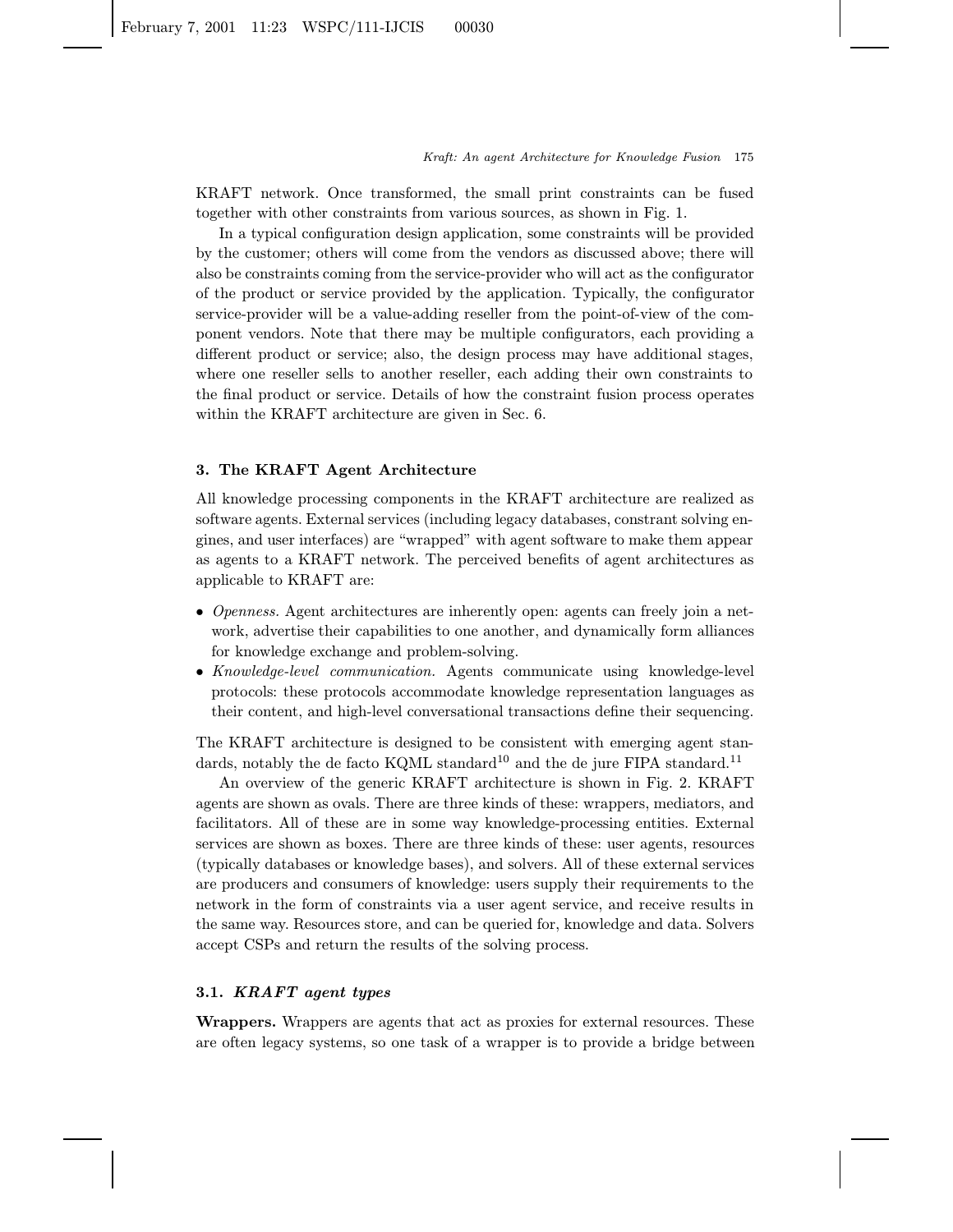

Fig. 2. Overview of the generic KRAFT architecture.

the legacy system interface and the KRAFT agent interface. For example, the legacy interface of a relational database will typically be SQL/ODBC; the KRAFT wrapper will accept incoming request messages from other agents in the KRAFT agent communication language, transform these into SQL queries, run them on the database, and transform the returned results to an outgoing message in the KRAFT agent communication language.

Wrappers also provide entry-points into the KRAFT system for user agents. User agents allow end-users access to a KRAFT knowledge processing system. A user agent will offer some kind of user interface, with which the user will present queries to the KRAFT network. The user agent will transform the users' requirements into the internal knowledge representation language of the KRAFT system, and interact with other KRAFT agents to answer the queries. A user agent will typically also do some local processing on knowledge, at least to transform it for presentation. The knowledge-transforming capabilities of wrappers are addressed in Sec. 5.

Mediators. Mediators are the internal knowledge-processing agents of the KRAFT system: every mediator adds value in some way to knowledge obtained from other agents. The most important mediator task in a KRAFT system is to fuse constraints obtained from other agents to generate a CSP at run-time. As part of this task, mediators will typically pre-process the constraints in various ways. They will also need to plan and perform selective database queries as explained in Sec. 6.

There will typically be several mediators in a KRAFT network: one to perform each distinct value-adding service. For example, in a KRAFT network performing configuration of PC products, there may be a single configurator mediator, or there may be several configurators, perhaps one for each of several different kinds of PC (laptops, generic desktops, special-purpose workstations, etc.) or one for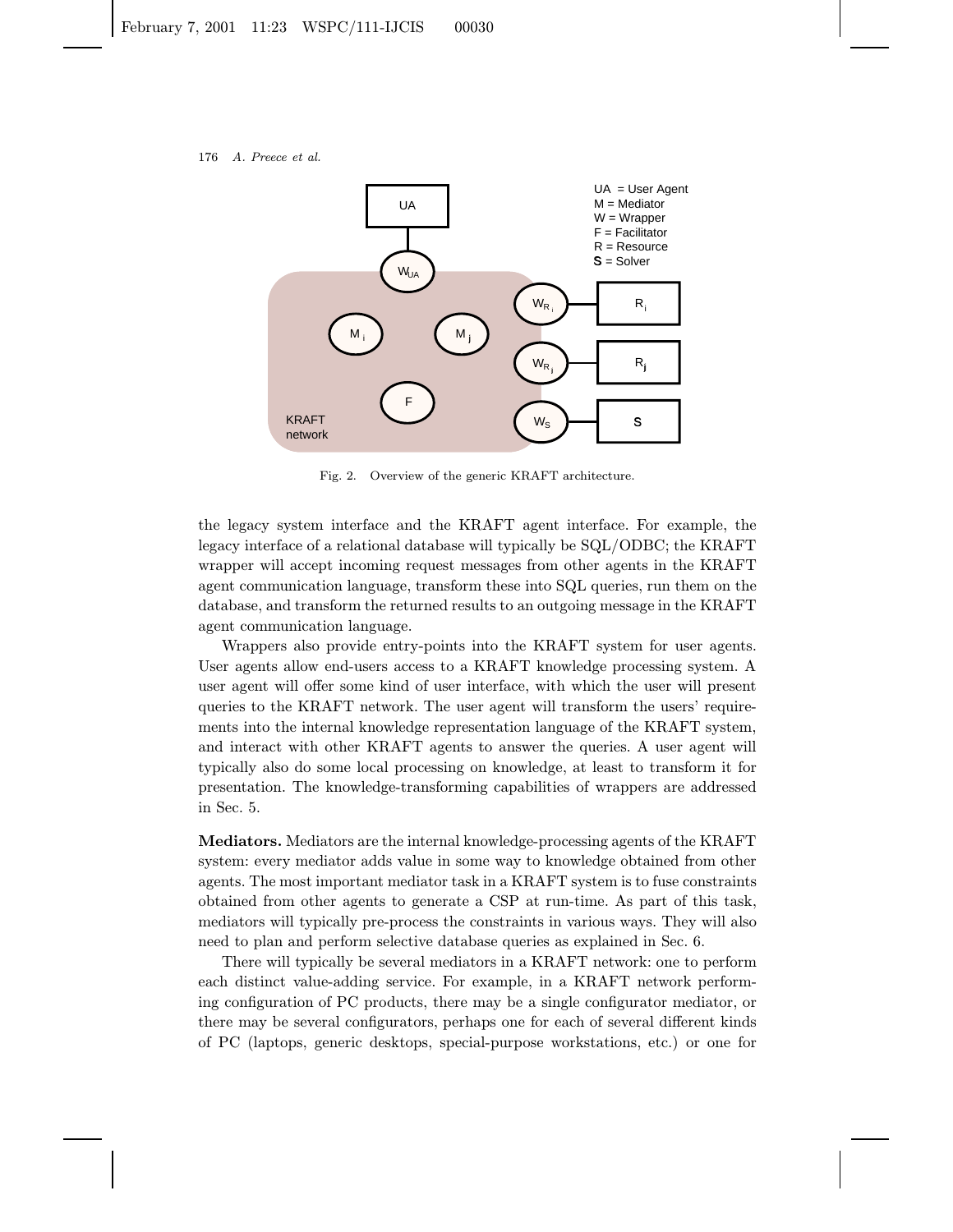each of several distinct subsystems (CPU, peripheral systems, application software bundles, etc.).

Facilitators. Facilitators are the "matchmaker" agents that allow agents to discover one another. Agents coming online register their identities, network locations, and advertisements of their knowledge-processing capabilities with a known facilitator. When an agent needs to request a service from another agent, it asks a facilitator to recommend an agent that appears to provide that service. Facilitators are knowledge-processing entities: establishing that a service request "matches" a service advertisement requires reasoning with the declarative representations of request and advertisement. Details of the facilitation operations in KRAFT are given in Sec. 4.

Each KRAFT network requires at least one facilitator. In a large network, there may be multiple facilitators, either for reasons of specialization or efficiency.

## 3.2. KRAFT communication protocols

KRAFT agents communicate via messages using a nested protocol suite. KRAFT messages are implemented as character strings transported by a suitable carrier protocol. A simple message protocol encapsulates each message with low-level header information, including a timestamp and network information. The body of the message consists of two nested protocols: the outer protocol is the agent communication language CCQL (Constraint Command and Query Language) which is a subset of the Knowledge Query and Manipulation Language (KQML).<sup>10</sup> Nested within the CCQL message is its content, expressed in the CIF shown in Sec. 2.

In the current implementation, KRAFT messages are syntactically Prolog term structures. An example message is shown below. The outermost kraft msg structure contains a context clause (header information) and a ccql clause. The message is from an agent called storage inc to an agent called pc\_configurator. The ccql structure contains, within its content field, a CIF expression (in the implementation, CIF expressions are actually transmitted in a compiled internal format).

```
kraft_msg(
    context(1,id(19), pc_configurator, storage_inc,
        time_stamp(date(29,9,1999), time(14,45,34))),
    ccql(tell, [
        sender : storage_inc,
        receiver : pc_configurator,
        reply_with : id(18),
        ontology : shared,
        language : cif,
        content : [
            constrain
                each d in disk_drive
```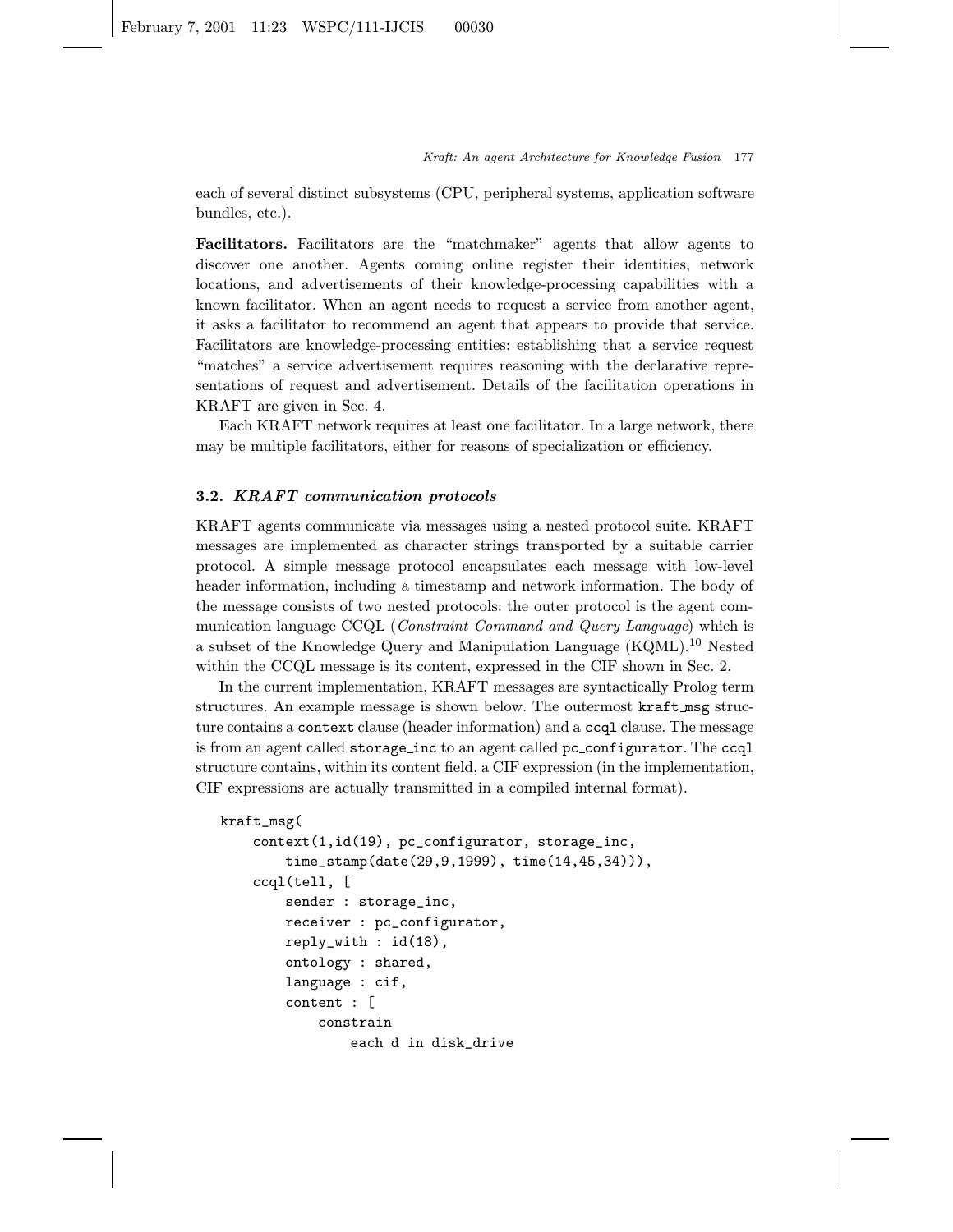```
such that name(vendor(d)) = "Storage Inc"
                    and type(d) = "Zip"at least 1 p in ports(host_pc(d))
           to have type(p) = "USB"
   ])
\lambda
```
Use of Prolog term structures is chiefly for convenience, as most of the current knowledge-processing components in the KRAFT implementation are written in Prolog. However, the Prolog term structures are easily parsed by non-Prolog KRAFT components; currently there are several components implemented in Java, for example.

As explained in Sec. 2, the terms used in the CIF part of the message are defined in the shared ontology. To support the representation, storage, and transmission of data instances, the ontology has schema-level information in addition to conceptual-level definitions.

## 3.3. Operational view of the KRAFT architecture

This section presents an operational "walk-through" of the generic KRAFT network shown in Fig. 2. The generic network features a user agent  $UA$ , its wrapper  $W_{UA}$ , a facilitator F, two sample mediators  $M_i$ ,  $M_j$ , two sample resources  $R_i$ ,  $R_j$  and their wrappers  $W_{R_i}$ ,  $W_{R_j}$ , and a solver S and it's wrapper  $W_S$ . In general, of course, there may be multiple user agents, solvers, and any number of mediators and wrapped resources. There may also be multiple facilitators.

The walk-through traces the steps involved in solving a single request, issued by a user to the user agent, UA. Each numbered step is from the point-of-view of a particular component, named at the start of the step. Messages between components are shown in the form:

CCQL-performative(*Message content*)  $\rightarrow$  *Receiver* 

- (1) UA submits a request  $Q_{UA}$  in a format local to the user agent.  $Q_{UA}$  will typically be some kind of query, and may include constraints (expressed in the local constraint language).
- (2)  $W_{UA}$  transforms  $Q_{UA}$  into a KRAFT request  $Q_K$ , in CIF expressed against the shared ontology. Again,  $Q_K$  may include constraints (now expressed in CIF).
- (3) If  $W_{UA}$  already holds an advertisement advertise( $A, C_A$ ), where:
	- $-$  A is a named KRAFT agent
	- $-C_A$  is a capability of A
	- $-C_A$  matches  $Q_K$

Then goto step 5.

Else, send message to facilitator  $F$ :

recommend one $(Q_K) \to F$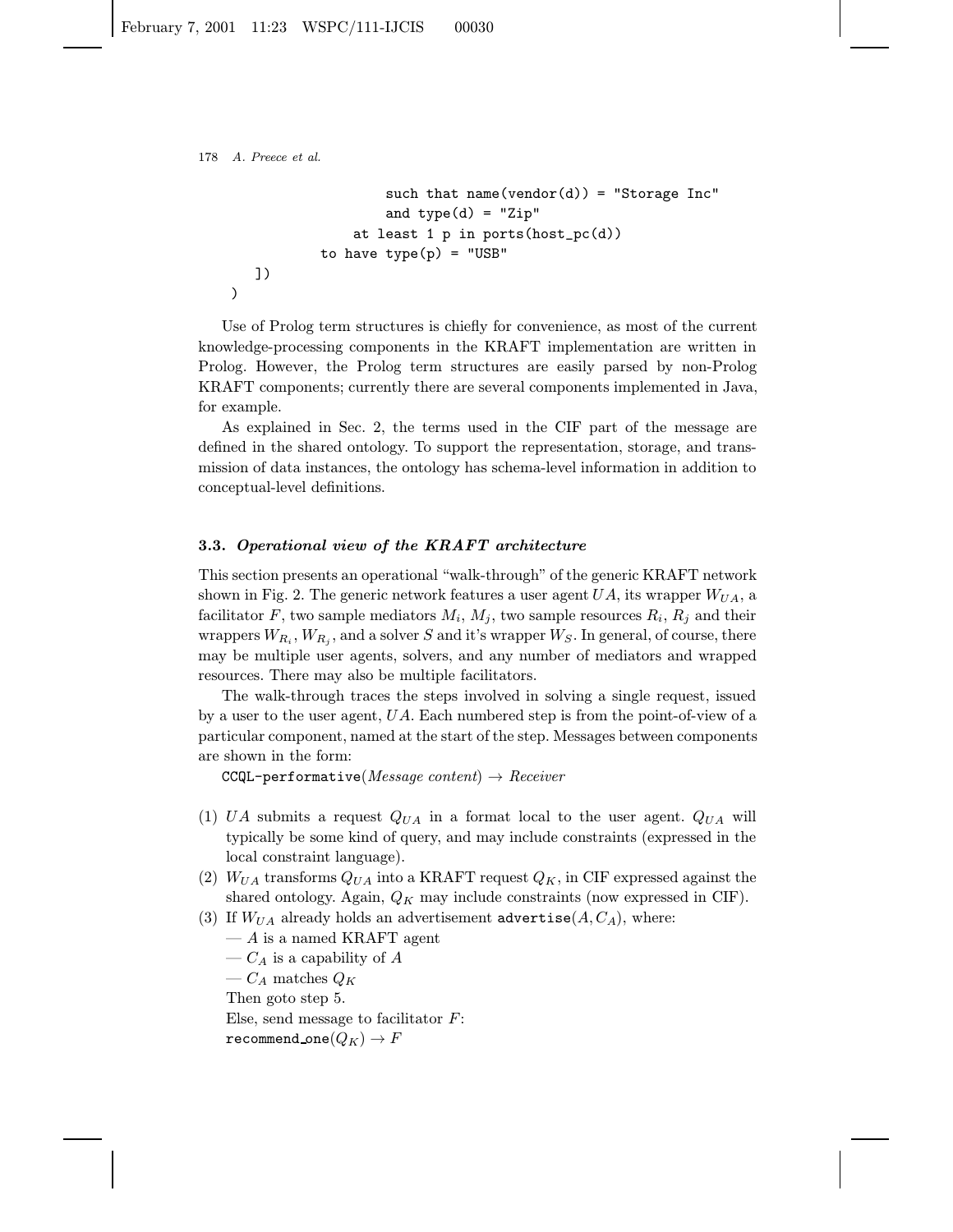(4) F searches it's directory for an advertisement advertise(A,  $C_A$ ), where  $C_A$ matches  $Q_K$ , and sends:<sup>a</sup>

forward(advertise $(A, C_A)) \rightarrow W_{UA}$ 

- (5)  $W_{UA}$  sends  $Q_K$  to the agent identified in the advertisement: ask $(Q_K) \to A$
- (6) A processes  $Q_K$  according to the kind of agent, it is:
	- If A is a wrapped resource,  $W_{R_i}$ :

 $W_{R_i}$  transforms  $Q_K$  into a local query  $Q_{R_i}$ , in the local ontology, which it submits to the Resource  $R_i$ ; when  $W_{R_i}$  receives the response data  $D_{R_i}$ , it transforms  $D_{R_i}$  to a KRAFT result data object  $D_K$ , in CIF/shared ontology: tell $(D_K) \to W_{UA}$ 

• If A is a mediator,  $M_i$ :

 $M_i$  decomposes  $Q_K$  into subtasks  $Q_{K_1} \cdots Q_{K_n}$ ; then, in parallel, serially, or in some combination thereof, A recursively performs steps 3–6 with:

— each  $Q_{K_i}$  substituting for  $Q_K$ 

—  $M_i$  substituting for  $W_{UA}$ 

 $M_i$  receives responses, and fuses them into a unified KRAFT result data object,  $D_K$ , in CIF/shared ontology:

$$
\mathtt{tell}(D_K) \to W_{UA}
$$

• If A is a wrapped solver,  $W_S$ :

 $W<sub>S</sub>$  transforms  $Q<sub>K</sub>$  into statements in the solver's local language, which it submits to S.

(\*) If the Solver's response is a request for more data,  $D<sub>S</sub>$ , then  $W<sub>S</sub>$ :

Transforms  $D_S$  to a KRAFT request,  $Q_{K_S}$ 

Recursively performs steps 3–6 with:

 $-Q_{K_S}$  substituting for  $Q_K$ 

—  $W_S$  substituting for  $W_{UA}$ 

Receives response(s), transforms them, submits them to the solver, and goes to  $(*)$ .

Else  $W_S$ :

Transforms response to a KRAFT result data object,  $D_K$ ,

in CIF/shared ontology:

tell $(D_K) \to W_{UA}$ 

If  $W_S$  needs to recursively perform steps  $3-6$  as noted above, then in performing step 3, it is possible that the solver's wrapper will consult the facilitator to find an agent that can handle its data request; however, it is likely that the solver's wrapper will direct it's requests for more data back to the originator of  $Q_K$  (probably a mediator). This is because the mediator will likely be constructing variable domains on behalf of the solver (see Sec. 6).

<sup>a</sup>This walk-through assumes that the agents are using "recommend-style" facilitation, as presented in Sec. 4. KRAFT facilitators also support "broker-style" facilitation, where the facilitator will relay the request  $Q_K$  directly to the advertising agent A on  $W_{UA}$ 's behalf. See Sec. 4 for further information on facilitator operations.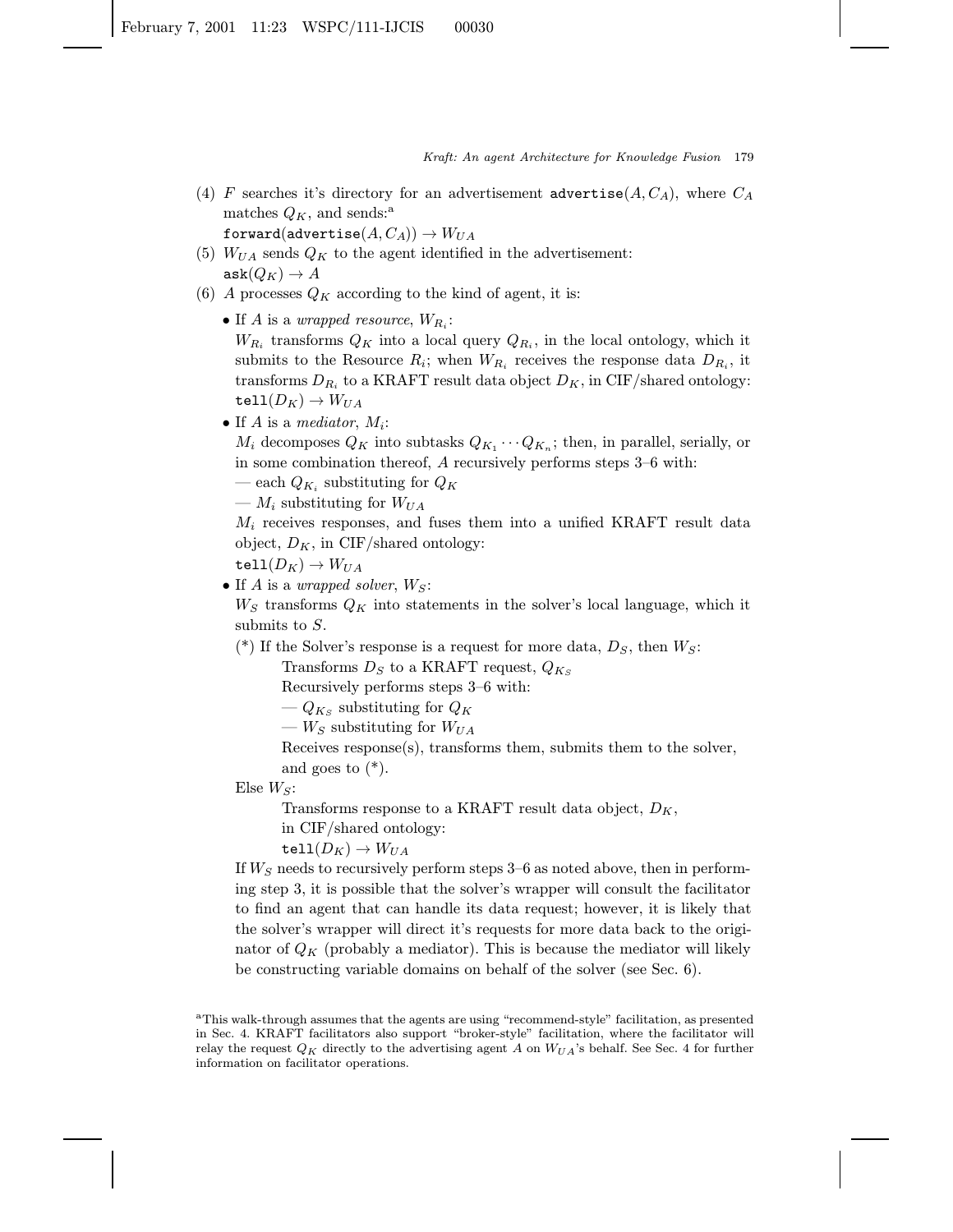- 180 A. Preece et al.
- (7)  $W_{UA}$  receives the KRAFT result object, transforms it into the local format, and passes it to UA for display.

### 3.4. Implementation of the KRAFT architecture

Inter-agent communication in KRAFT is implemented by message passing using the Linda tuple-space communication model.<sup>16</sup> A Linda server manages the tuple space; clients connect to the space to write or read tuples (messages). KRAFT uses a Prolog implementation of Linda, where tuples are Prolog term structures: instances of the kraft msg term structure shown in Sec. 3.2. To send a message, an agent writes it to a Linda server with the name of the recipient; to receive a message, an agent reads any tuples with its own name as the value of the receiver field. An advantage of using this model is that the individual agents do not need to be multithreaded; they choose when to receive any waiting messages synchronously. KRAFT agents can be written in any language provided that they have a Linda client module. Currently, these are available for Prolog and Java agents.

The Linda model is most effective for local-area communication, so to support wide-area KRAFT networks a federated Linda space has been implemented. Each local-area (called a hub) has its own Linda server with which local agents interact. The agent namespace has a URL-like hubname/agentname syntax. Each Linda server is coupled to a *gateway* agent that relays messages between hubs in a manner similar to an internet router: if a message is posted on the local Linda server with a non-local hubname for the recipient, the gateway relays the message to the correct hub gateway agent, which in turn writes it to the hub's local Linda server. This architecture is shown in Fig. 3. In the current implementation, the protocol used to carry messages between hubs is TCP via the socket interface; preliminary work has also been done on inter-hub communication using CORBA IIOP.<sup>12</sup>

To support debugging, a Monitor user agent has been implemented to trace and display the passage of messages across a KRAFT network, shown in Fig. 4. Monitor



Fig. 3. Implementation of the KRAFT architecture.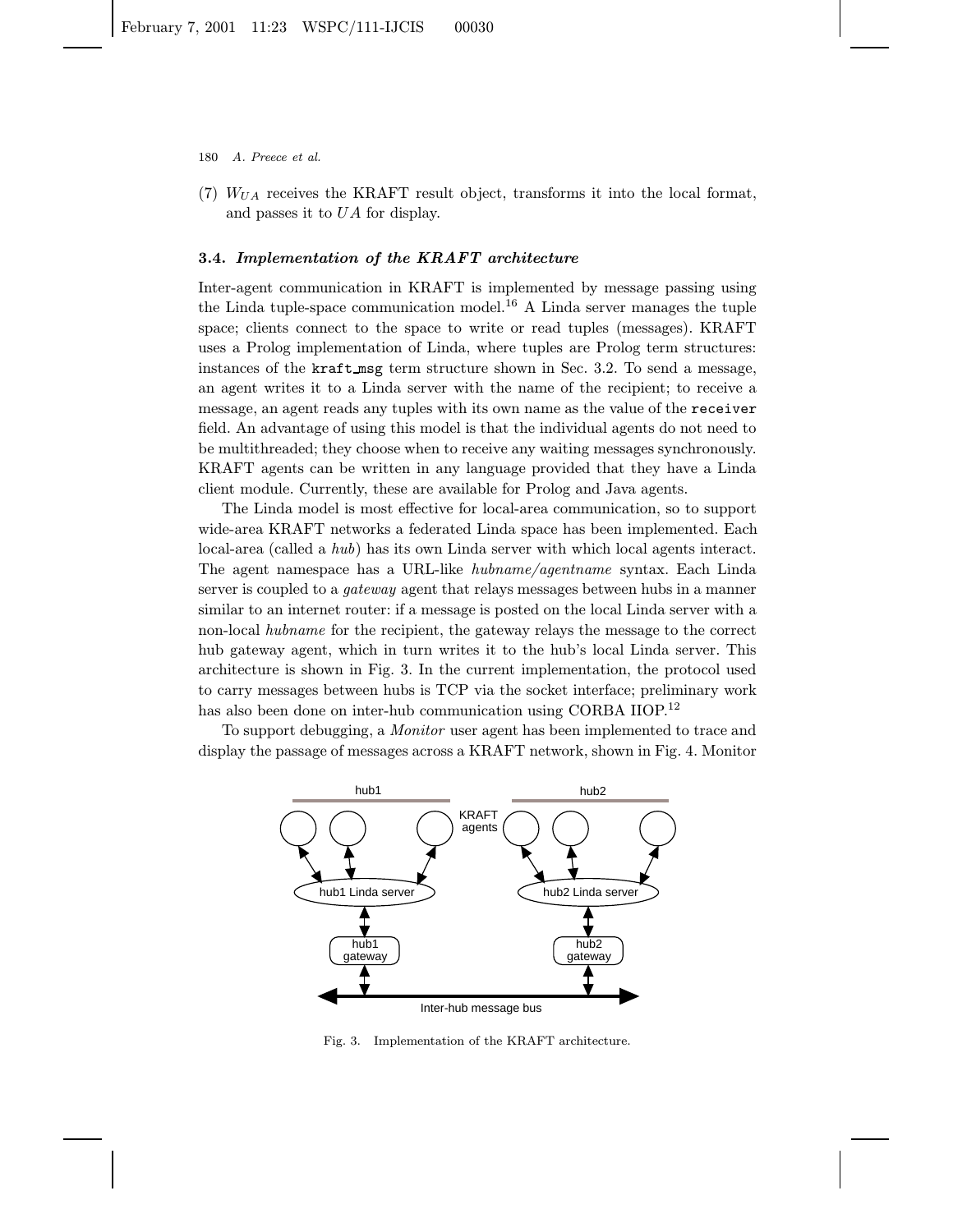

Kraft: An agent Architecture for Knowledge Fusion 181

Fig. 4. Screenshot of the KRAFT Monitor user agent.

agents are able to register with the gateway agents in order to display activity at non-local hubs, allowing a user to see interactions across the entire KRAFT network.

The following sections examine the operations of each of the three kinds of KRAFT agent in more detail.

### 4. Facilitator Agents

Facilitators provide matchmaking services within a KRAFT network:

- Advertisement handling. When a facilitator receives an advertisement from a resource, it is able to process and store this information for further use. An advertisement is a (set of) capabilities that a resource commits to provide. Every resource willing to advertise its capabilities does so first by registering with a facilitator (by sending a CCQL register message containing the references and location of the resource), then by sending a CCQL advertise message containing the formal description of its capabilities (shown below).
- Request facilitation. For a given request, this is the action of finding a (set of) resources that comply with a satisfiability (or suitability) criterion. In other words, it is the action of finding a resource whose advertised capability matches the requirements derived from the query. This satisfiability criterion depends on the search strategy adopted for the resolution of the query but it is always somewhere in the spectrum bounded by "the most exact match" on one hand and by "the set of all approximate matches" on the other hand. In other words, the satisfiability criterion is a tradeoff between correctness and completeness in the set of solutions.

Following the KQML model,<sup>10</sup> CCQL offers two ways for agents to interact with a facilitator: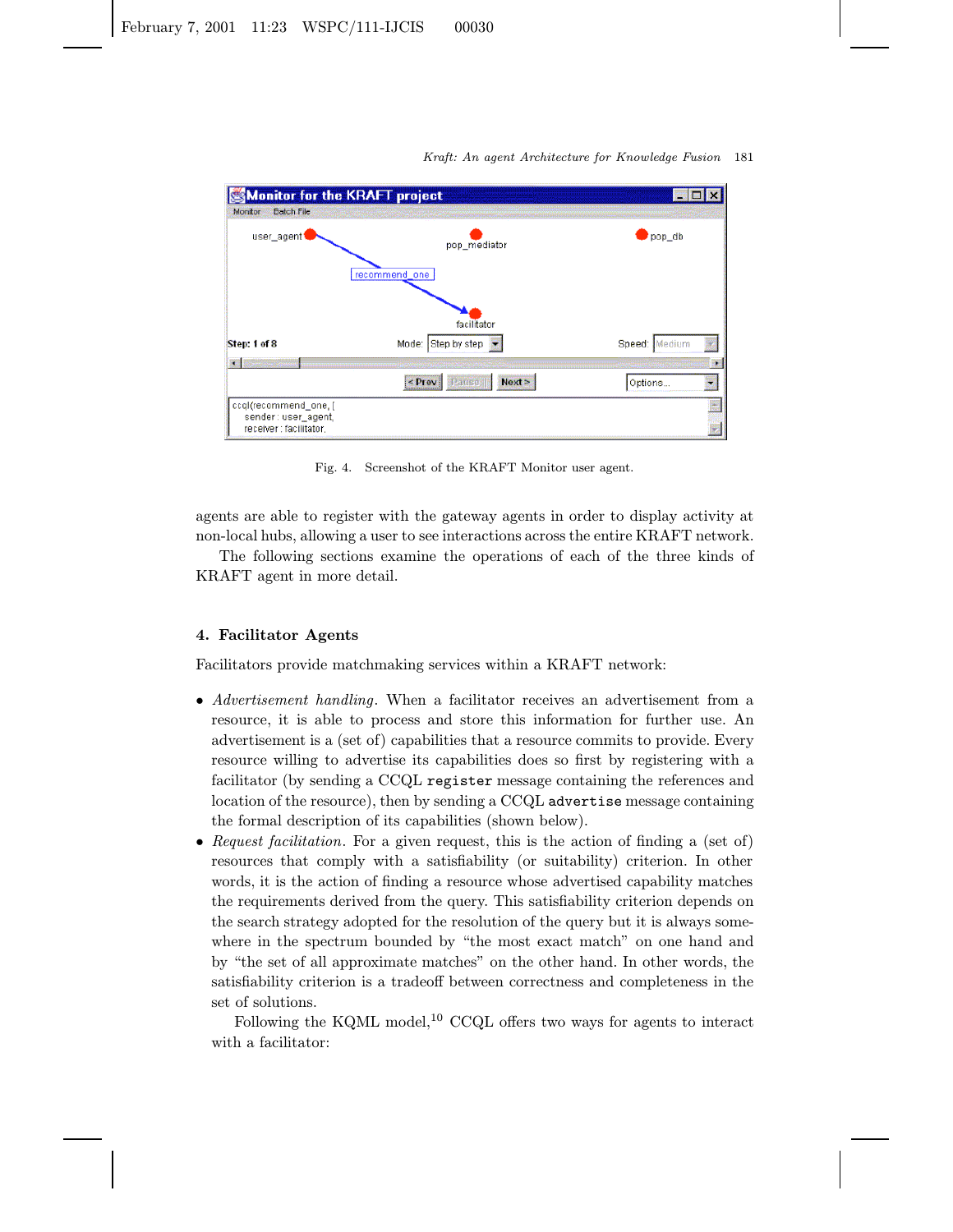#### 182 A. Preece et al.

Recommend-style facilitation: On receiving a query enclosed in a recommend one (or recommend all) message, the facilitator will reply to the agent at the origin of the query, a singleton (or a list) of matching advertisements (including the references to the corresponding resource). The replied advertisement(s) is contained in a forward message.

Broker-style facilitation: On receiving a query enclosed in a broker-one (or broker all) message, the facilitator will send the enclosed query to the most (or all) relevant resource. The answer to the query is then brought back to the facilitator, which in turn forwards the reply to the originator of the query.

## 4.1. Expressing capabilities

A resource capability must be represented intentionally for compactness, but in a way that minimizes imprecision. The abstract characteristics of a resource are:

- network information to locate and query the wrapper of the resource;
- the CCQL performatives that the wrapper can handle;
- the intentional content of the resource (or a subset of it);
- an abstract representation of the functionality of the resource.

Advertisements are the basic data structure used to communicate these characteristics. The terms used in the body of advertisments are defined in the shared ontology. The possible components of an advertisement are:

- list of allowed CCQL *performatives*;
- list of available *services*, where each service is defined in the shared ontology;
- list of *domains* that the database can deal with, where each domain is defined in the shared ontology;
- specification of a subset of the CIF language, delimiting the expressiveness of the resource query language within CIF as a whole.

The facilitator encapsulates a database of received advertisements with the above components; the CCQL facilitation operations (forwarding and brokerage) are implemented as queries on this advertisement database.

An example CCQL advertisement message follows (the KRAFT message header is not shown). This advertisement is from the wrapper of a PC software vendor called storage inc, sent to a facilitator called yellow pages. The content says that the advertiser can handle CCQL ask one and ask all messages, expressed in a subset of CIF corresponding to SQL queries (from the service description, defined in the shared ontology), about ontology concepts storage device and pc peripheral.

```
ccql(advertise, [
    sender : storage_inc,
    receiver : yellow_pages,
    reply_with : id(48),
    ontology : advertise_ontology,
```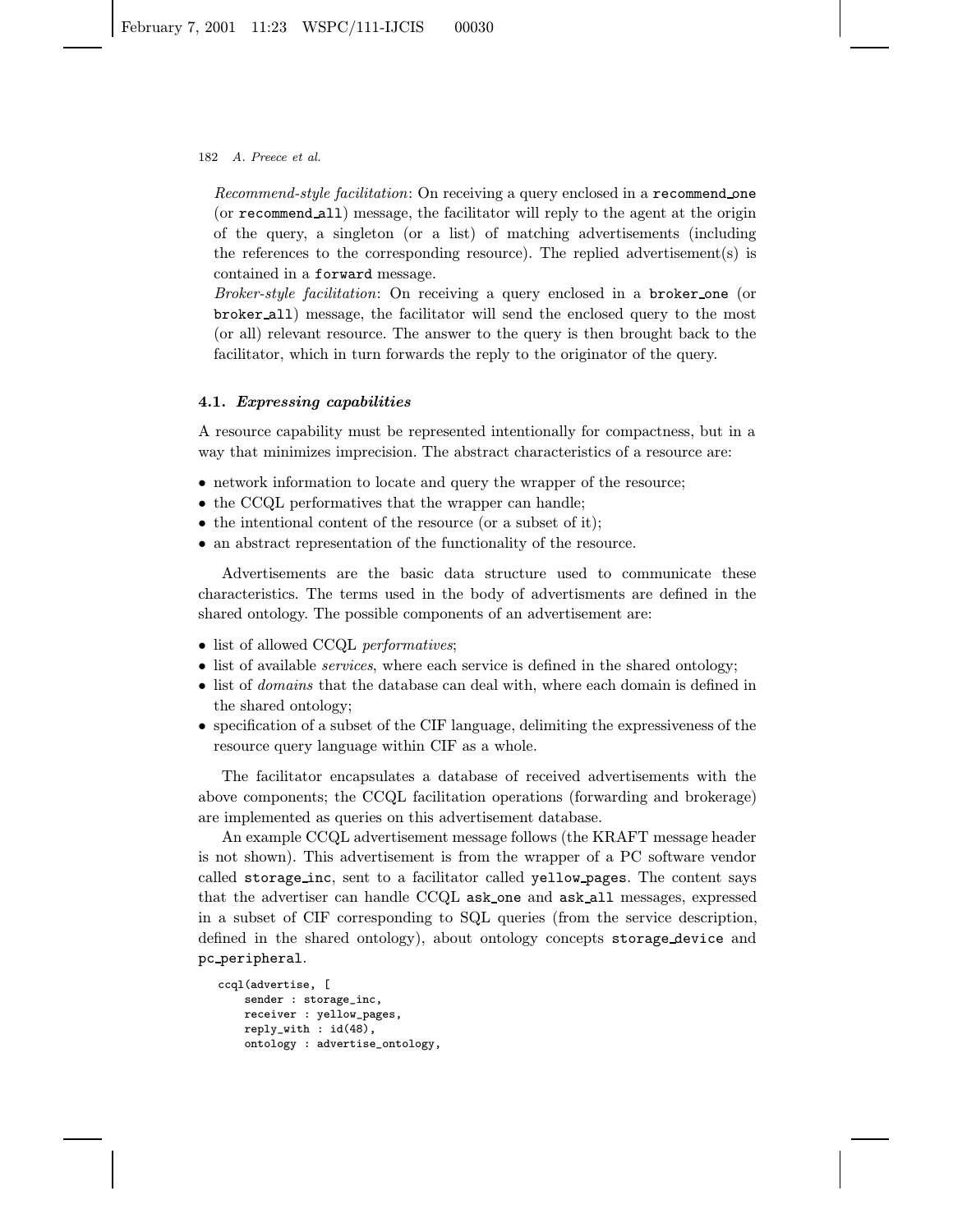```
language : cif,
    content : [
        advertisement.performativeList = [ ask_one, ask_all ],
        advertisement.serviceList = [ <database, sql> ],
        advertisement.domainList = [ storage_device, pc_peripheral ] ]
])
```
### 5. Wrapper Agents and the Shared Ontology

There are three levels of heterogeneity that inhibit the reuse of knowledge stored in resources that are to be connected to a KRAFT network:

- Interaction: Different knowledge sources can be interacted with in different ways; for example, some systems only allow the user to pose queries whereas other systems will ask the user for information.
- Syntactic: Knowledge sources use different representation formats.
- Semantic: Data models and terminology vary across different knowledge sources.

As outlined in Sec. 3, interaction and syntactic heterogeneity are addressed by the use of the CCQL and CIF protocols within the KRAFT network and by providing wrapper agents that translate all messages into and out of these protocols. Heterogeneity of data models is handled in KRAFT by the use of a common object data model against which the CIF constraints are expressed, and against which data instances can be stored and transmitted. This section focusses on the problem of semantic heterogeneity arising from the use of different terminology across the various knowledge sources.

To overcome this problem, a shared ontology is specified, which formally defines the terminology of the problem domain. The content of messages within a KRAFT network must be expressed using terms that are defined in the shared ontology. For each knowledge source, a local ontology is specified. For example, where the knowledge source is a database, the local ontology defines the terms that are used in the database schema. Between a local ontology and the shared ontology, there will be a number of ontology mismatches, which are instances of semantic heterogeneity.<sup>13</sup> These include the use of different terms to refer to the same concept (synonyms) and the use of the same term to refer to different concepts (homonyms). When a constraint is translated from one vocabulary to another, we would like to ensure that the knowledge expressed by the constraint is kept constant. If this were not the case, constraints passed to a mediator using terms defined in the shared ontology could express very different knowledge than the original constraints expressed in terms defined in the local ontology. In order to achieve this, an ontology translation is defined that specifies how an expression using terms defined in a source ontology is translated to an expression using terms defined in the target ontology.

The first step in defining an ontology translation is to specify a set of ordered pairs or ontological correspondences. An ontological correspondence specifies the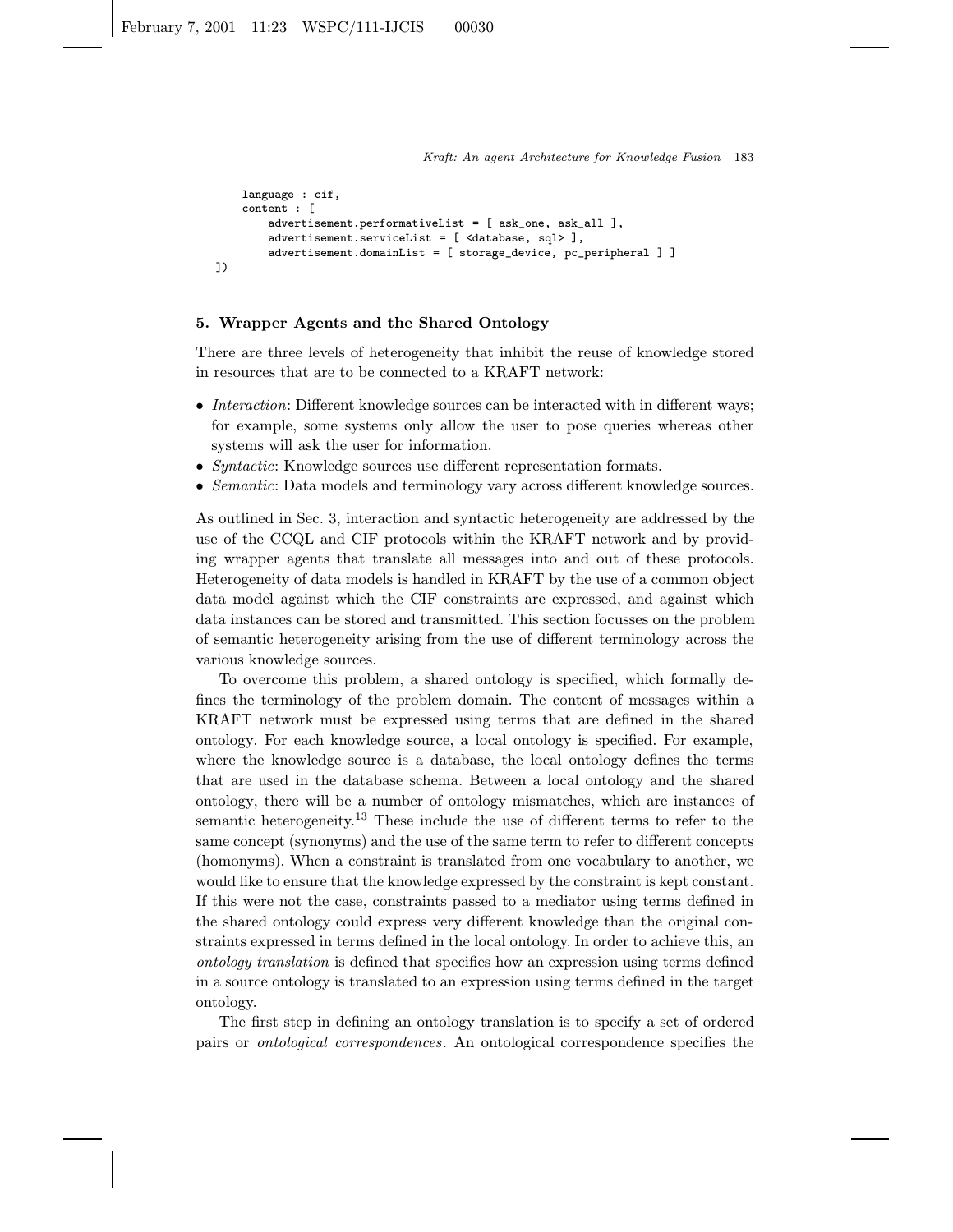term or expression in the target ontology that represents as closely as possible the meaning of the source ontology term or expression. For each term in the source ontology, an attempt is made to identify a corresponding term in the target ontology. It may not be possible to directly map all of the source ontology terms to a corresponding target ontology term. For some of the terms in the source ontology that cannot be mapped in this way, it may be possible to include them in the ontology translation by defining correspondences between compound expressions. This leads to the following classification of ontological correspondences:

- *Class correspondences*: Map from source ontology terms that denote classes to target ontology terms that denote classes.
- Instance correspondences: Map from source ontology terms that denote individuals to target ontology terms that denote individuals.
- Slot correspondences: Map from source ontology terms that denote binary relations to target ontology terms that denote binary relations.
- Compound-expression correspondences: Map from a source ontology compound expression to a target ontology compound expression.

A pair of terms and/or expressions in an ontological correspondence are not necessarily semantically equivalent. As mentioned above, when a wrapper translates a CIF expression, we want to ensure that the target CIF expression is semantically equivalent to the source CIF expression. We ensure that the meaning of expressions is not changed by defining sets of conditions that must be satisfied by the expressions involved in the translation. Conditions that must hold true of the source expression are called pre-conditions and those that must hold true of the target expressions are called *post-conditions*. Given two ontologies  $O_1$  and  $O_2$  which define the terminology of two languages  $L_1$  and  $L_2$  with vocabularies  $V_1$  and  $V_2$ respectively, a translation T from terms defined in  $O_1$  to terms defined in  $O_2$  is a structure  $\langle F_{12}, \text{Pre}, \text{Post} \rangle$  where:

- $F_{12}$  is a partial function  $F_{12}: V_1 \rightarrow V_2$ ,
- the set Pre, which is a set of pre-conditions,
- the set **Post**, which is a set of post-conditions.

For example, consider the conversion of the constraint from the terminology of the Storage Inc. ontology to the terminology of the shared ontology given in Sec. 2. The relevant ontology translation for this conversion would include the following class correspondence:

#### <zip\_drives, disk\_drive>

Since the source term denotes a subclass of the class denote by the target term, we include the following post-condition for this correspondence (expressed using a Prolog-style list of two elements, the first of which is a list of types for variables used in the second element, which represents the condition):

[[d:disk\_drive], [name(vendor(d)) = "Storage Inc" and type(d) ="Zip"]]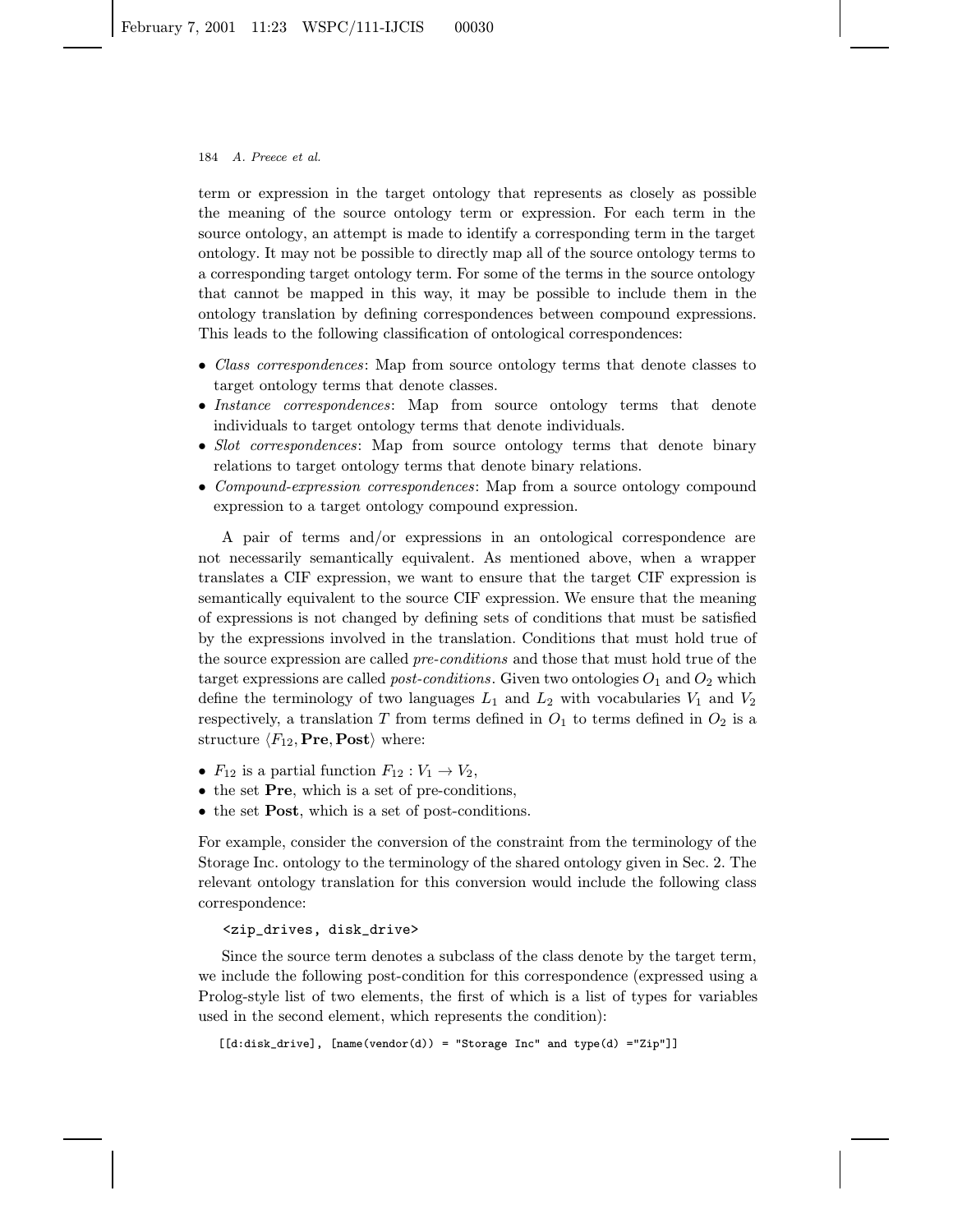To enable bidirectional translation between a KRAFT network and a knowledge source, two such ontology translations must be defined.

As the local and shared ontologies are not represented in the same format that is used for the CIF, the semantic transformation of CIF expressions by wrappers is not done by interpreting ontology translations directly. Rather, the relevant ontology translations are used as part of the specification of a wrapper. Consequently, developers have complete autonomy in the implementation of wrappers. In the KRAFT application described in Sec. 7, the transformation of CIF expressions is implemented in wrappers using rewrite rules.<sup>14</sup> A wrapper that implements an ontology translation must ensure that the pre- and post-conditions are satisfied when translating CIF expressions from the source to the target ontology.

## 6. Mediator Agents and Constraint Fusion

As explained in Sec. 2, an application problem in KRAFT is specified by constraints extracted from different sources on the network. Each constraint becomes part of a conjunctive statement describing the application problem as a constraint satisfaction problem (CSP). In the PC hardware configuration domain, problem solving knowledge comes from the user requirements, restrictions attached to hardware components from different vendors, and generic design knowledge governing a workable configuration. The following example constraint from the user agent specifies that the PC must use a "pentium3" processor but not the "win98" OS:

```
constrain each p in pc
    to have cpu(p) = "pentium3"and name(has_os(p)) \Leftrightarrow "win98"
```
For the components to fit together, they must satisfy certain basic configuration constraints. For example, the size of the OS must be smaller or equal to the hard disk space for a proper installation:

```
constrain each p in pc
```

```
to have size(has_os(p)) =< size(has_disk(p))
```
This kind of constraint comes from the configurator's knowledge base.

Now the candidate components from different vendors may have instructions attached to them as "small print" kinds of constraint. In the vendor database of operating systems, "winNT" requires a memory of at least 32 megabytes:

# constrain each  $p$  in  $pc$  such that name(has\_os( $p$ )) = "winNT" to have memory(p)  $>= 32$

The KRAFT approach to this task employs a constraint-fusing mediator which extracts and combines constraints from distributed sources for problem solving purposes. Constraints as mobile pieces of knowledge are transported and transformed to compose a constraint satisfaction problem (CSP), which is then analyzed and solved by a combination of distributed database queries and constraint logic programs. With the help of a facilitator, this approach allows tailoring of an execution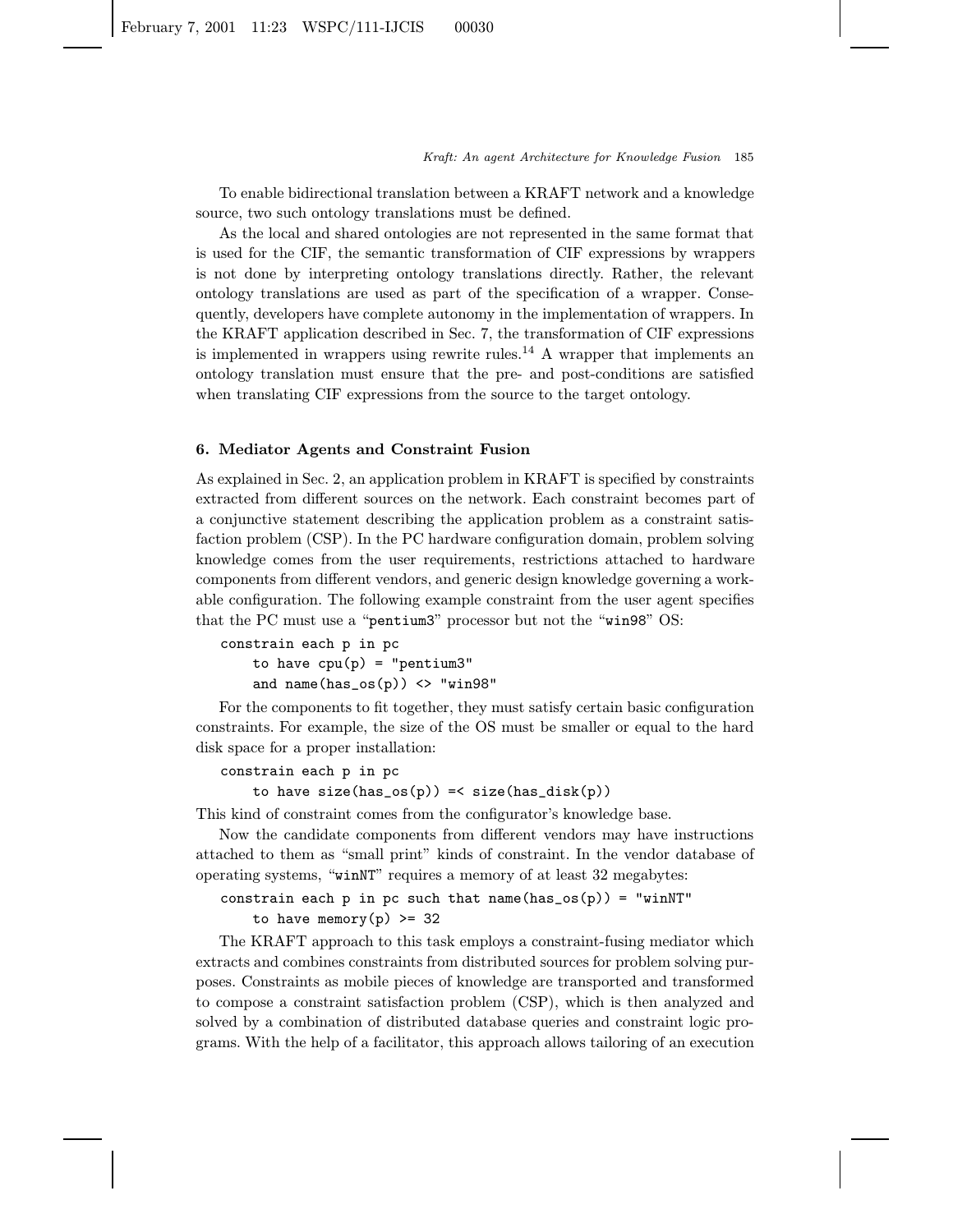plan in a dynamic environment, depending on the capability and availability of active online resources.

The sample constraints above give the following fused constraint, which describes the overall requirement on the variables involved:

```
constrain each p in pc
    to have cpu(p) = "pentium3"and name(has_os(p)) <> "win98"
    and size(has_os(p)) \leq size(has\_disk(p))and if name(has_os(p)) = "winNT"then memory(p)) >= 32
        else true
```
The reason for fusing the constraint fragments is to provide the basis for exploring how the CSP can best be divided into sub-problems of distributed database queries and sub-CSPs. When a single piece of constraint is insufficient to solve a CSP effectively, we hope to combine information from multiple constraint fragments to arrive at a more tractable solution. It is from the fusion process that useful information can be inferred and captured for problem solving purposes.

### 6.1. CSP solving

The constraint fusion process composes a concrete description of the overall CSP in a declarative form. To solve a composed CSP efficiently, a mediator feeds it into a problem decomposer which extracts selection information from the CSP description to generate distributed database queries, with the remaining constraints forming a smaller sub-CSP. The mediator then sends these database queries in multiple messages to different database wrappers to retrieve candidate data values.

Database query generation constitutes an important phase of pre-processing. It shifts part of the problem solving process into the distributed databases by composing data filters as database queries. This prevents unnecessary transportation of irrelevant data into the KRAFT domain and relieves network traffic in a distributed system. Data filtering by database query generation, however, is not sufficient to resolve all constraints. The amount of selection information which can be represented as database queries depends on the expressiveness of the database query language. The remaining sub-CSP has to be resolved by a more powerful constraint solver in the next stage. The final stage of the problem solving process is to feed data and constraints into a constraint solver so that solutions to the CSP can be obtained. In the application system, described in Sec. 7, we use the finite domain constraint solver in the ECLiPSe constraint logic programming  $(CLP)$  system.<sup>b</sup>

To form the initial value domains of variables in a CLP program, candidate data retrieved in the previous stage are compiled into CLP data structures. The sub-CSP which is formed by the problem decomposer is then compiled into CLP program

bhttp://www.ecrc.de/eclipse/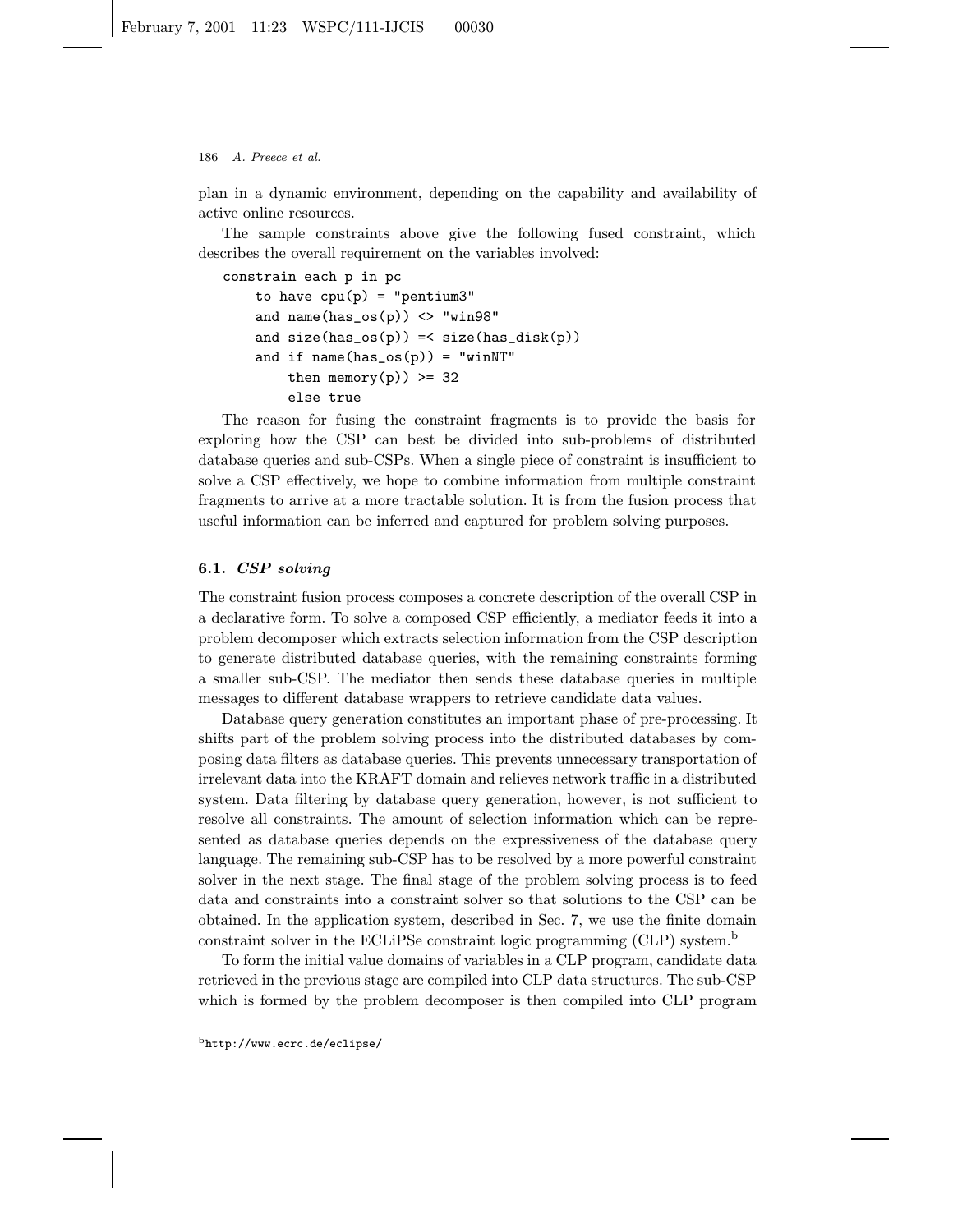codes to impose constraints on these variables. Finally, the mediator sends the CLP program and data to the constraint solver and waits for the result to be returned.

## 7. Applying the KRAFT Architecture

To establish proof-of-concept, the KRAFT architecture has been tested with a realistic application in the domain of telecommunications network data services design; this application was specified by the KRAFT project's industrial partner, BT. The network data services design problem considered by KRAFT is in the phase of network configuration from the viewpoint of a customer at a single site, allowing a BT network designer to select services and equipment to meet the customers' requirements:

- A suitable Point of Presence (POP) at which to connect to the BT network.
- Suitable Customer Premises Equipment (CPE) with which to service the connection; types of CPE include routers, bridges, and FRADs, though it was decided to focus initially solely on router products.

A conceptual view of the test application as implemented is shown in Fig. 5(a). This application maps onto the generic architecture shown in Fig. 2 as follows:

- A single wrapped User Agent, designed by BT, provides a user interface for the two kinds of request listed above. Coupled to this user agent is a database of designer knowledge, which will be accessed during the network data services configuration design process. The User Agent Wrapper provides network access to and from both the user agent and the Designer's DB.
- As the two kinds of request are independent (it is possible to select a CPE on the basis of a customer's LAN and WAN requirements, without knowing which POP will be used, and vice versa), it was decided to provide a separate mediator for each task: the POP request is handled by the POP Mediator, and the CPE request is handled by the CPE Mediator .
- There is a single *Facilitator* which is not specific to the application domain, except that it has access to the shared ontology.
- There are four wrapped resources: POP Database, a database of POPs (based on BT's own POP database); Vendor 1 DB, a product catalogue database for a CPE vendor (based on the actual product catalogue of 3Com); Vendor 2 DB, a product catalogue database for a second CPE vendor (based on the actual product catalogue of Cisco).

Designer's DB, a source of network data services design constraints (based on knowledge acquired from BT network data services designers).

• There is a single wrapped legacy constraint *Solver* engine.

All the agents here (mediators, facilitators, and wrappers) are implemented in Prolog. The user interfaces (BT's user agent, and the Monitor shown in Sec. 3.4) are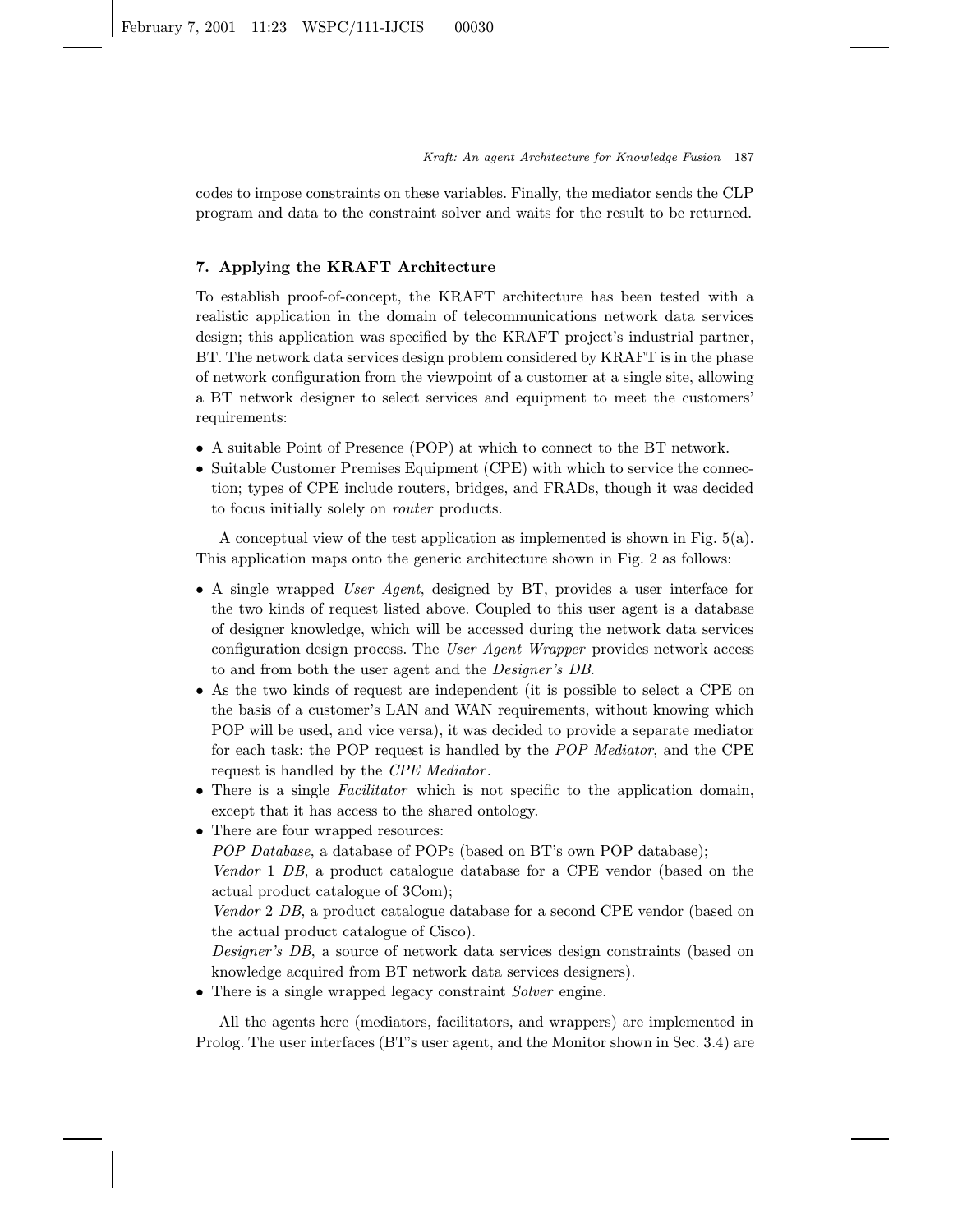

(a) KRAFT Network DataServices application architecture.



(b) KRAFT Network DataServices application interaction 1: locate a POP.



(c) KRAFT Network DataServices application interaction 2: choose CPE.

Fig. 5. The architecture of the KRAFT test application. NOTE In (b) and (c), interactions with the facilitator are not shown.

Java applications. The database resources are managed by independent instances of the  $P/FDM DBMS<sup>c</sup>$ , each with its own local schema. The constraint solver is ECLiPSe.

The four wrapped resources are considered to be pre-existing legacy databases. For the purposes of the prototype, simplified versions of these databases were built; however, care was taken to ensure that the databases of CPE information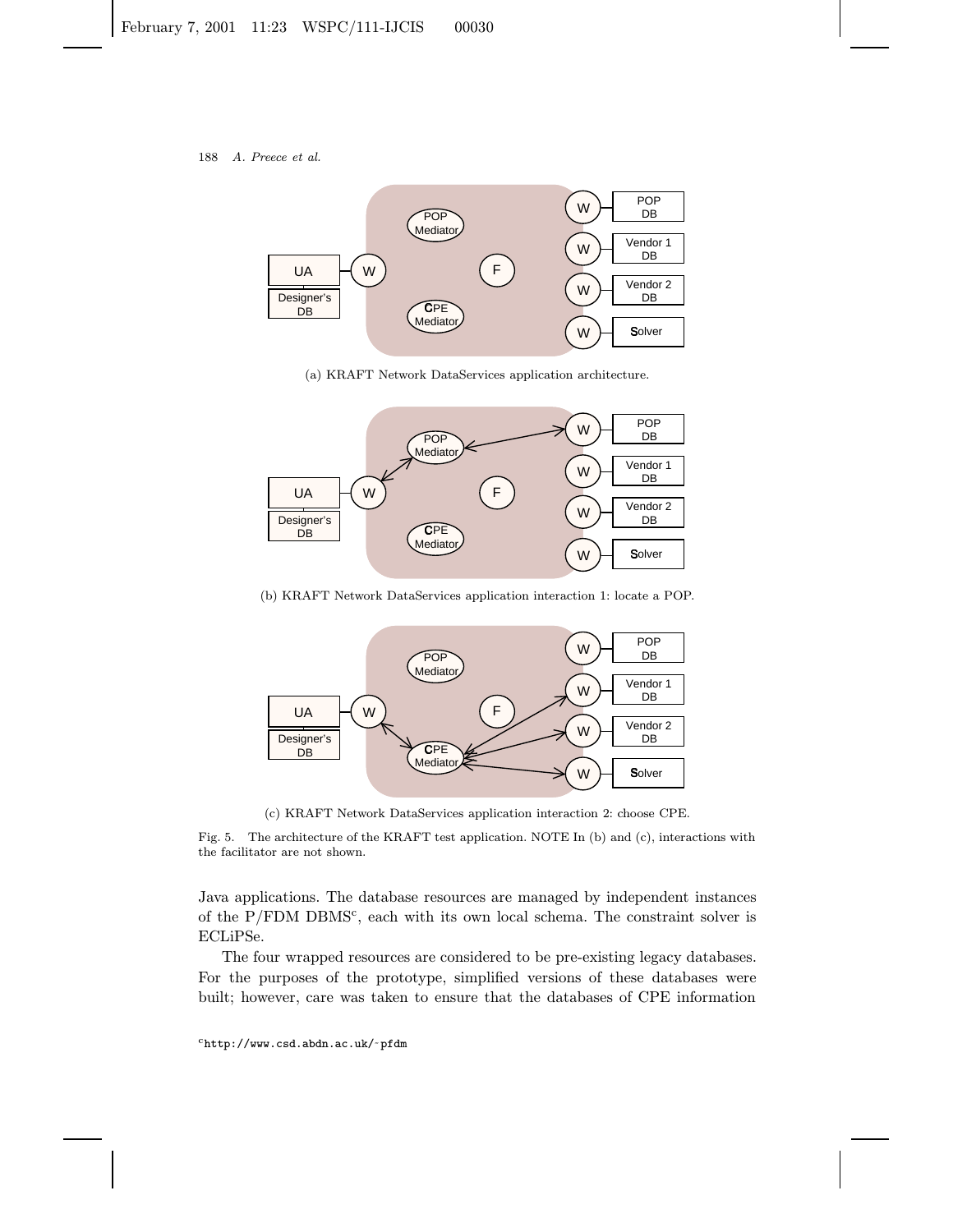were created independently, so as to ensure realistic heterogeneity. Each of the databases was populated with data and constraints; for example, a vendor database was populated with data on the vendor's CPE products, and constraints defining the valid usage of each product. The main aim of creating the four resources was to demonstrate the feasibility of creating wrapper agents to transform between the internal knowledge representation (data and constraints) and the KRAFT CIF language.

When the various service-providing agents come on-line, each sends an appropriate advertise message to the faciliator:

- POP DB Wrapper advertises that it can supply POP data objects;
- Vendor 1 Wrapper advertises that it can supply router data objects where the manufacturer is "Vendor 1";
- Vendor 2 Wrapper advertises that it can supply router data objects where the manufacturer is "Vendor 2";
- Solver Wrapper advertises that it can process finite domain CSPs;
- POP Mediator advertises that it can supply information on POPs that are closest to a given location;
- CPE Mediator advertises that it can supply CPE data objects from multiple vendors that meet given customer requirements.
- User Agent Wrapper advertises that it can supply network data services design constraints.

The following subsections provide a flavour of how the application operates, by tracing a single walk-through of each of the two main operations: selecting a POP, and selecting CPE.

## 7.1. Handling POP requests

A POP request issued by the user agent results in the following sequence of actions, summarized in Fig. 5(b):

- (1) Via the User Agent, the user specifies the location of the customer's site, and the customer's required wide-area network (WAN) services (for example, Frame Relay and ISDN).
- (2) The User Agent Wrapper formulates the POP query as a KRAFT message, and attempts to locate an agent that can answer the query by contacting the Facilitator through a recommend CCQL message, indicating that it needs to find a POP closest to a given location.
- (3) The Facilitator matches the User Agent Wrapper's request to the advertisement from the *POP Mediator*, and **forwards** the matching advertisement back to the User Agent Wrapper.
- (4) The User Agent Wrapper sends an ask-one message to the POP Mediator, requesting a POP that meets the user's requirement constraints (location and services).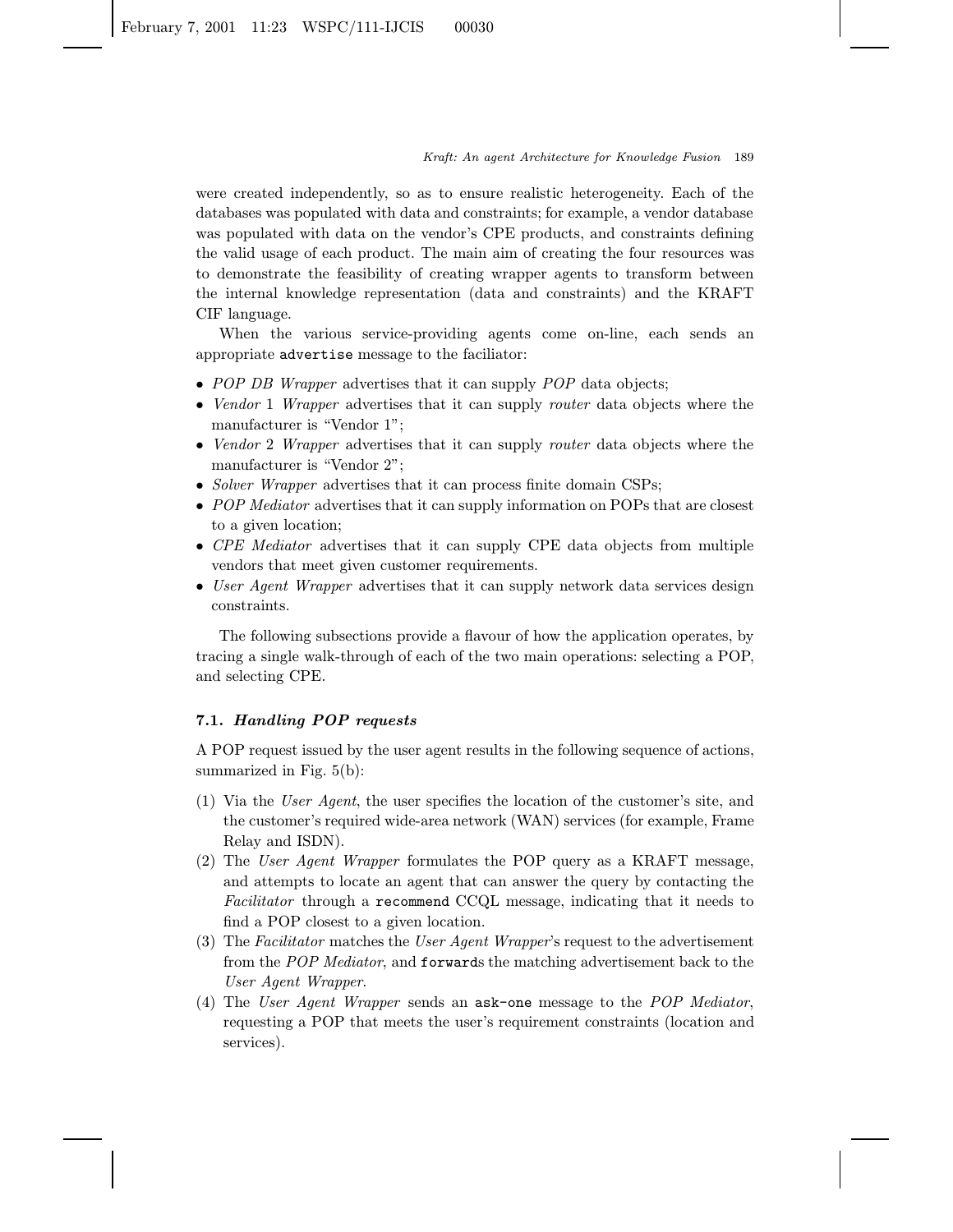- 190 A. Preece et al.
- (5) The POP Mediator contacts the Facilitator to find a source of POP data, and is forwarded the advertisment from the POP DB Wrapper. It then sends an ask-all message to the POP DB Wrapper, requesting all POP data objects with the required services.
- (6) Assuming that the POP DB Wrapper's reply was non-empty, the POP Mediator computes which POPs are nearest the customer's site, and sends these data objects in a tell message to the User Agent Wrapper. This computation is simple enough that the POP Mediator performs it itself, and does not need to invoke the Solver.
- (7) Upon receipt of the data from the POP Mediator, the User Agent Wrapper transforms it to the local format for presentation to the user via the User Agent itself.

## 7.2. Handling CPE Requests

A CPE request issued by the user agent results in the following sequence of actions, summarized in Fig.  $5(c)$ :

- (1) Via the User Agent, the user specifies additional constraints on the type of equipment needed, including support for various LAN protocols used within the customer's site (TCP/IP, AppleTalk, 10 base T Ethernet, etc.) and support for the required WAN services that determined the choice of POP (Frame Relay, ISDN, etc.).
- (2) The User Agent Wrapper interacts with the Facilitator as above, this time looking for vendor-independent CPE data objects. It is forwarded the CPE Mediator's advertisement.
- (3) The CPE Mediator receives an ask-all request from the User Agent Wrapper, specifying all the customer's requirement constraints. It sends a recommend-all message to the *Facilitator* to discover all CPE vendors currently on-line.
- (4) The Facilitator finds no CPE vendors have advertised but, knowing from the shared ontology that *router is a kind of CPE*, it is able to forward CPE Mediator the advertisements from Vendor 1 Wrapper and Vendor 2 Wrapper.
- (5) The CPE Mediator uses some of the customer's requirement constraints to formulate ask-all requests to each vendor's wrapper. Each wrapper responds, telling the CPE Mediator the router data objects that meet the given requirements, and any attached "small print" constraints on these router data objects.
- (6) The *CPE Mediator* formulates a CSP by fusing the constraints it now has:
	- all the customer requirement constraints;
	- all the "small print" constraints on router data objects from both vendors;
	- network data services design constraints which it obtains by sending an ask-all message to the User Agent Wrapper, having discovered its location from the Facilitator.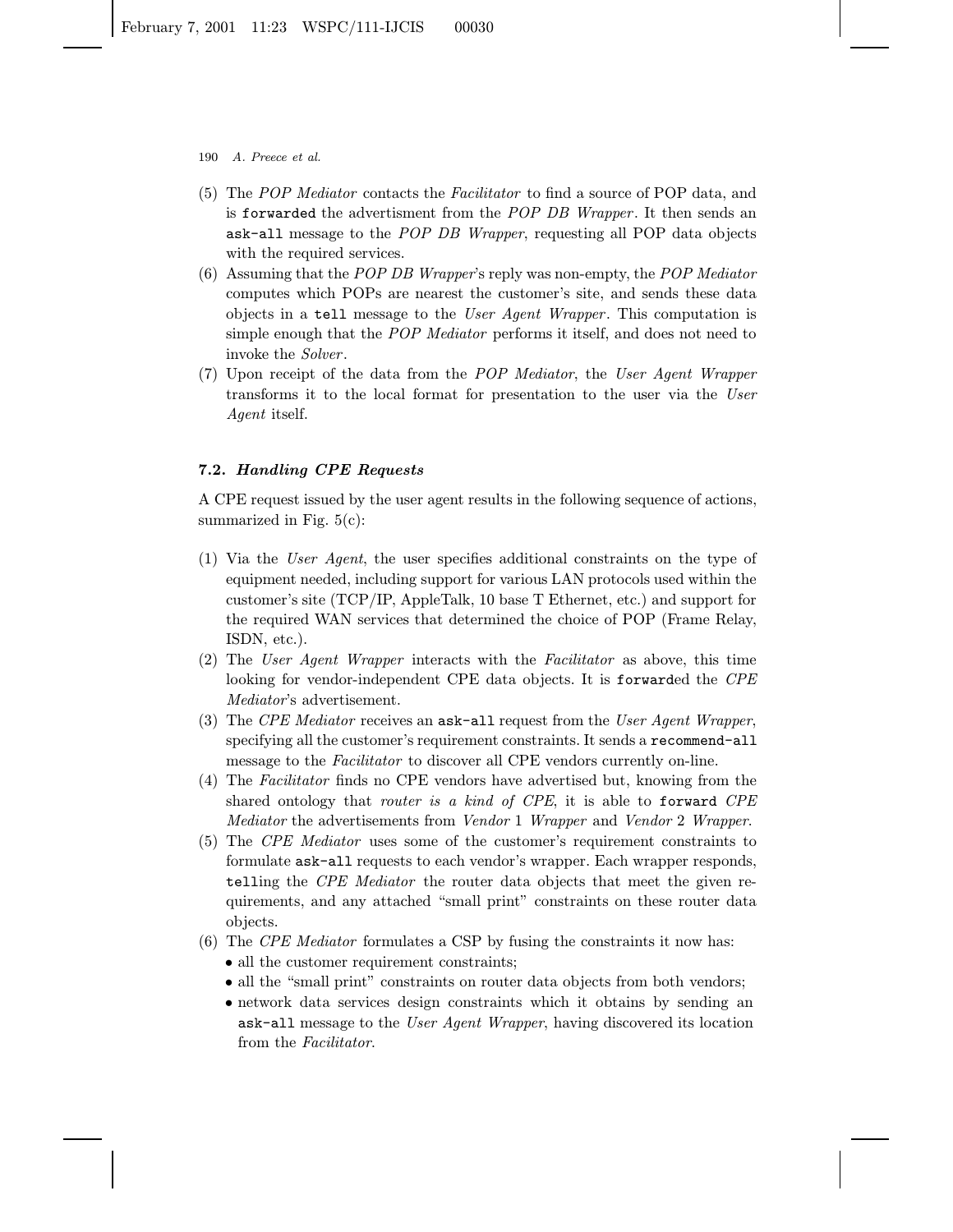- (7) The CSP is formulated as a finite domains CSP, so the CPE Mediator interacts with the *Facilitator* to discover a finite domain solver. It then sends the *Solver* Wrapper the CSP.
- (8) Assuming there is at least one solution to the CSP, the Solver Wrapper tells the solution set to the CPE Mediator, which then returns these results to the User Agent Wrapper .
- (9) The user can examine the solutions (if any) via the User Agent and, if necessary, refine the constraints and invoke further requests to the KRAFT network.

The implemented application was tested to demonstrate the essential functionality of all the components (facilitation, constraint transformation, and constraint fusion), and also to test the performance of a wide-area KRAFT network (with agents running at all four of the project sites across the UK). While the functionality was proven satisfactorily, the performance was sluggish due largely to the choices of platform (Prolog and Java). Further conclusions are drawn in Sec. 9. Further details of the testbed application are available in Ref. 15.

## 8. Related Work

Agent-based architectures are proving to be an effective approach to developing distributed information systems, $17$  as they support rich knowledge representations, meta-level reasoning about the content of on-line resources, and open environments in which resources join or leave a network dynamically.<sup>18</sup> KRAFT employs such an agent-based architecture to provide the required extensibility and adaptability in a dynamic distributed environment. Unlike most agent-based distributed information systems, however, KRAFT focuses on the exchange of data and constraints among agents in the system.

Recent research in the area of software agent technology offers promising ways of supporting new kinds of distributed information system applications, but the area is still far from mature. Early projects such as  $PACT<sup>2</sup>$  and  $SHADE<sup>3</sup>$  showed that agent technology could support exchange of rich business information — using the Knowledge Interchange Format (KIF) — between organizations using heterogeneous technologies. While demonstrating the promise of the agent-based approach, these projects revealed problems: chiefly, the complexity of the KIF representation has prevented it from gaining widespread use.

The ADEPT project offers a flexible environment for distributed information system applications, with an emphasis on the dynamic management of workflow between partner organizations.<sup>19</sup> Service agreements are negotiated, formed, and re-formed over time, supporting both competitive and collaborative interactions, albeit with rather limited forms of information exchange.

The design of the KRAFT architecture builds upon recent work in agentbased distributed information systems. In particular, the roles identified for KRAFT agents are similar to those in the InfoSleuth system;<sup>17</sup> however,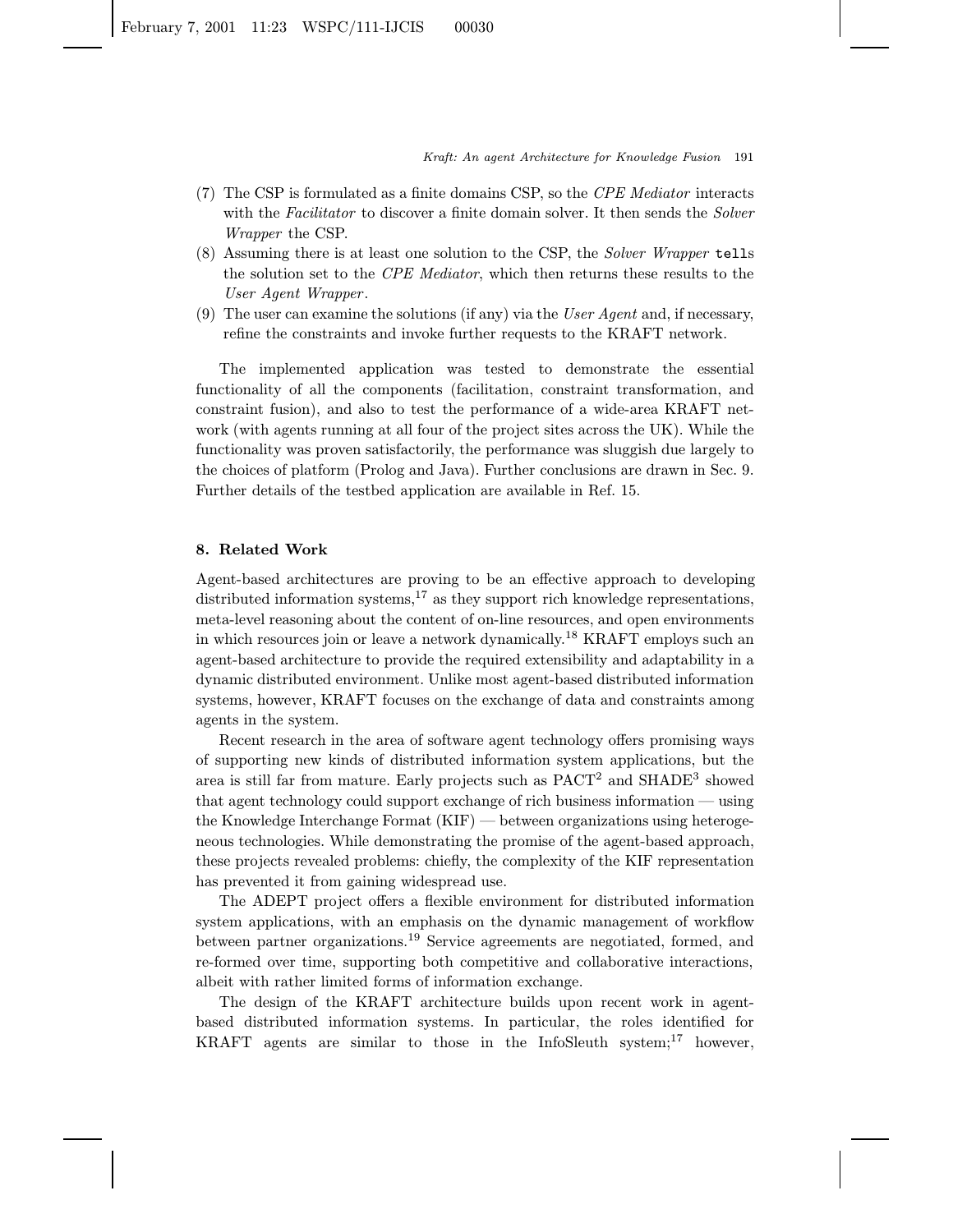while InfoSleuth is primarily concerned with the retrieval of data objects, the focus of KRAFT is on the combination of data and constraints. KRAFT also builds upon the work of the Knowledge Sharing  $Effort<sub>1</sub><sup>1</sup>$  in that some of the facilitation and brokerage methods are employed, along with a subset of the 1997 KQML specification.<sup>10</sup> Unlike the KSE work, however, which attempted to support agents communicating in a diverse range of knowledge representation languages (with attendant translational problems), KRAFT takes the view that constraints are a good compromise between expressivity and tractability.

The specification and design for KRAFT's facilitators is informed by the many different definitions of facilitators in the literature.<sup>3,20–22</sup> Few of these approaches make use of constraints to support the matching of customer requirements and supplier capabilities. One constraint-based approach to the facilitation problem is the Matchmaker project, which is currently being applied to electronic commerce applications.<sup>23</sup> Like the Xerox work, the Matchmaker project does not deal with the extraction of constraints from distributed sources, and their use in problem-solving.

The exploration of ontologies, how to construct them and how to use them, is the focus of a great deal of activity. For a good selection of current and recent work see The Proceedings of the Eleventh<sup>24</sup> and Twelfth<sup>25</sup> Workshops on Knowledge Acquisition, Modeling and Management. For a description of issues relating to mappings in particular, see Ref. 26.

In its emphasis on constraints, KRAFT is similar to the Xerox Constraint Based Knowledge Brokers project;<sup>27</sup> the difference is that the Xerox work focusses upon the use of constraints to support querying of distributed data sources, rather than the extraction of constraints from distributed sources, and the use of these constraints in configuration design problem-solving. Also, KRAFT recognizes the need to transform constraints when they are extracted from local resources, typically for reasons of ontological or schema  $mismatch.<sup>6,13</sup>$ 

The Smart Clients project<sup>28</sup> is related to KRAFT in the way they conduct problem-solving on a CSP dynamically specified by the customer, using data extracted from remote databases. Their approach differs from KRAFT in that only data is extracted from the remote databases, no small print constraints come attached to the data; also, all the problem-solving is done on the client, rather than by mediator agents. No constraints are therefore transmitted across the network; conversely, it is the constraint solver that is transmitted to the client's computer, to work with the constraints specified locally by the customer.

Finally, ongoing work at IBM is similar in concept to KRAFT's use of "small print" constraints.<sup>29</sup> The difference is that this work uses a rule-based formalism to specify contractual "fine print" in the form of business rules. Logic programming techniques are then used to reason with the rules.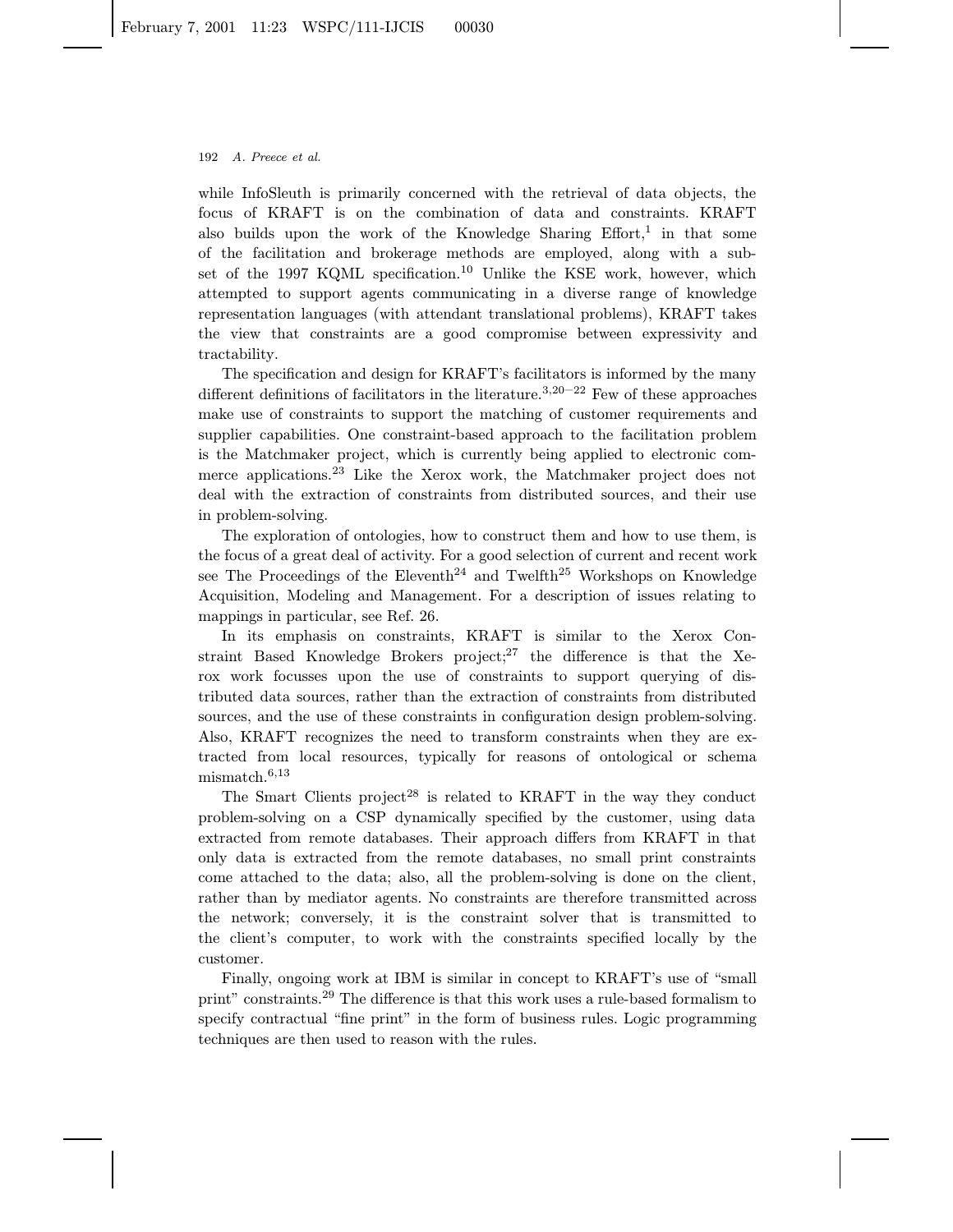## 9. Conclusion

This paper has described the KRAFT agent-based architecture for knowledge fusion. The testbed application specified by BT has established the feasibility of the KRAFT approach to supporting virtual organizations where vendors are able to advertise their product catalogues to resellers, who in turn offer value-adding services to customers via customized user agents. $30$  Specific software components of the KRAFT system are highly reusable, including the CCQL messaging system, facilitators, wrapper shells, and several mediator and solving-related components.

Clearly, there is a cost associated with setting up a KRAFT network, in that members must wrap their knowledge sources to conform to the shared protocols and knowledge exchange languages. However, KRAFT aims to demonstrate that the use of constraints offers an effective "middle way" between the off-putting complexity of KIF at one extreme, and the limited expressivity of basic data exchange approaches at the other extreme.

The prototype network data services application has proven the concept of supporting configuration design problems by constraint fusion. In doing so, it has raised a number of issues that will be the subject of future work:

- the small scale of the prototype does not provide convincing evidence of the scalability of the KRAFT approach needed to cope with Internet-scale applications — further testing for scalability on larger KRAFT networks is needed;
- control is decentralized within the KRAFT network, and transactions are overly loose at present: more robustness and control is needed to support real-world applications.

#### Acknowledgments

KRAFT is a collaborative research project between the Universities of Aberdeen, Cardiff and Liverpool, and BT. The project is funded by EPSRC and BT. We would like to thank Nick Fiddian, Mike Shave, and Jean-Christophe Pazzaglia for their comments on this and earlier versions of this paper.

## References

- 1. R. Neches, R. Fikes, T. Finin, T. Gruber, R. Patil, T. Senator and W. Swartout, Enabling technology for knowledge sharing, AI Magazine 12 (1991) 36–56.
- 2. M. Cutkosky, R. Engelmore, R. Fikes, M. Genesereth, T. Gruber, W. Mark, J. Tenenbaum and J. Weber, PACT: An experiment in integrating concurrent engineering systems, IEEE Comput. 26 (1993) 8–27.
- 3. D. R. Kuokka, J. G. McGuire, J. C. Weber, J. M. Tenenbaum, T. R. Gruber and G. R. Olsen, SHADE: Technology for knowledge-based collaborative engineering, J. Concurrent Eng.: Appl. Res. 1, 2, 1993.
- 4. R. Kalakota and A. Whinston, Electronic Commerce: A Manager's Guide (Addison-Wesley, 1997).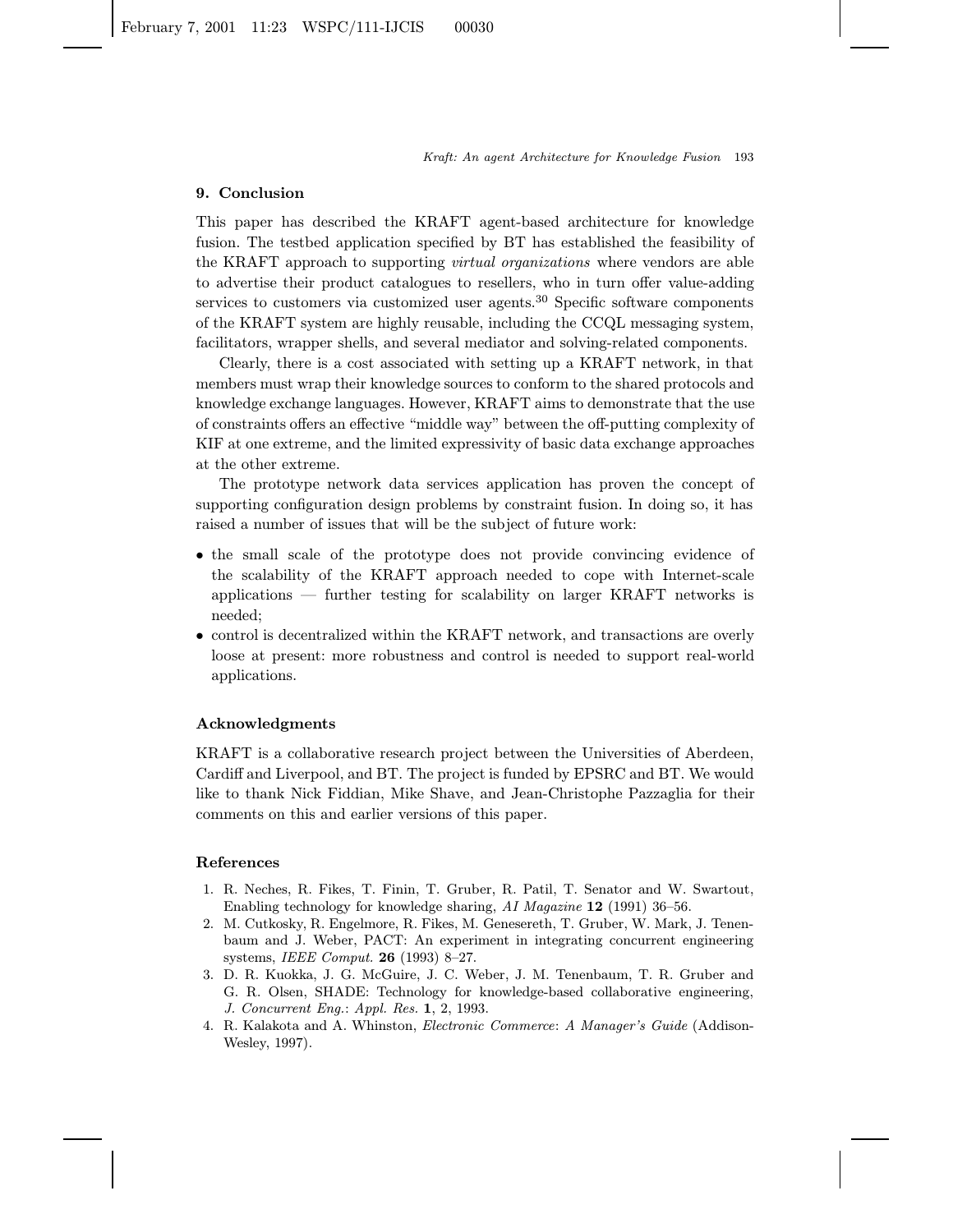- 5. J. Liebowitz and L. Wilcox, Knowledge Management and Its Integrative Elements (CRC Press, New York, 1997).
- 6. P. Gray, A. Preece, N. Fiddian, W. Gray, T. Bench-Capon, M. Shave, N. Azarmi and M. Wiegand, KRAFT: Knowledge fusion from distributed databases and knowledge bases, Proc. 8th Int. Workshop Database Expert Syst. Appl. (DEXA-97) (IEEE Press, 1997) 682–691.
- 7. P. Gray, K. Hui and A. Preece, Finding and moving constraints in cyberspace, AAAI Spring Symp. Intell. Agents Cyberspace (AAAI Press, Menlo Park, CA, 1999) 121–127.
- 8. E. Freuder and B. Faltings, Configuration: Papers from the AAAI-99 Workshop (AAAI Press, 1999).
- 9. N. Bassiliades and P. M. D. Gray, CoLan: A functional constraint language and its implementation, Data and Knowledge Engineering 14 (1994) 203–249.
- 10. Y. Labrou, Semantics for an agent communication languagex, PhD Thesis, University of Maryland, Baltimore MD, USA, 1996.
- 11. L. Chiariglione, FIPA Agent technologies achieve maturity, AgentLink Newsletter 1 (1998) 2–4.
- 12. A. Preece, A. Borrowman and T. Francis, Reusable components for KB and DB integration, Proc. ECAI'98 Workshop Intell. Inf. Integration, 1998, 157–168.
- 13. P. R. S. Visser, D. M. Jones, T. J. M. Bench-Capon and M. J. R. Shave, Assessing heterogeneity by classifying ontology mismatches, Proc. Int. Conf. Formal Ontology Inf. Syst. (FOIS98) (IOS Press, 1998) 148–162.
- 14. P. M. D. Gray, S. M. Embury, K. Y. Hui and G. Kemp, The evolving role of constraints in the functional data model, J. Intell. Inf. Syst., 1999, 1–27.
- 15. N. J. Fiddian, P. Marti, J-C. Pazzaglia, K. Hui, A. Preece, D. M. Jones and Z. Cui, Application of KRAFT in data service network design, BT Tech. J. 14 (1999) 117– 130.
- 16. N. Carriero and D. Gelernter, Linda in Context, Commun. ACM 32 (1989) 444–458.
- 17. R. Bayardo et al., InfoSleuth: Agent-based semantic integration of information in open and dynamic environments, Proc. SIGMOD'97, 1997.
- 18. G. Wiederhold and M. Genesereth, The basis for mediation, Proc. 3rd Int. Conf. Coop. Inf. Syst. (COOPIS95), 1995.
- 19. N. Jennings, P. Faratin, M. Johnson, T. Norman, P. O'Brien and M. Wiegand, Agentbased business process management, Int. J. Coop. Inf. Syst. 5 (1996) 105–130.
- 20. W. P. Birmingham, An agent-based architecture for digital libraries, D-Lib Magazine, July 1995.
- 21. U. M. Borghoff, R. Pareschi, H. Karch, M. Nöhmeier and J. H. Schlichter, Constraintbased information gathering for a network publication system, Proc. 1st Int. Conf. Practical Appl. Intell. Agents Multi-Agent Tech., April 1996, 45–59.
- 22. N. Singh, M. Genesereth and M. A. Syed, A distributed and anonymous knowledge sharing approach to software interoperation, *Int. J. Coop. Inf. Syst.* 4, 4 (1995) 339–367.
- 23. E. Freuder and R. Wallace, Matchmaker agents for electronic commerce, Artificial Intelligence for Electronic Commerce: Papers from the AAAI–99 Workshop (AAAI Press, 1999).
- 24. B. Gaines and M. Musen (eds.), Proc 11th Int. Workshop Knowledge Acquisition, Model. Management (KAW'98), April 1998.
- 25. B. Gaines, M. Musen and R. Kremer (eds.), Proc 12th Int. Workshop Knowledge Acquisition, Model. Management (KAW'99), October 1999.

<sup>194</sup> A. Preece et al.